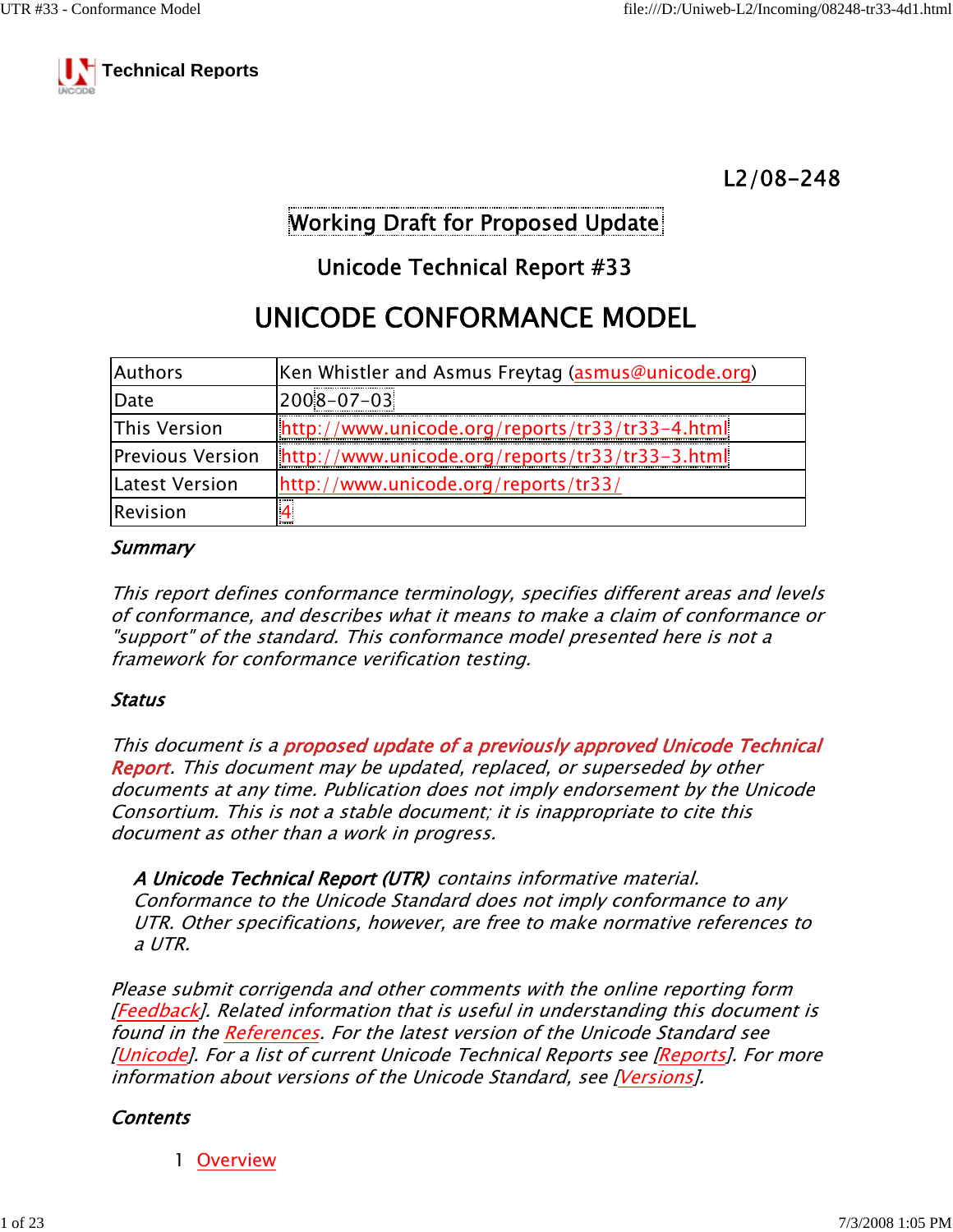- 2 Terminology
	- 2.1 Conformance
	- 2.2 Compliance
	- 2.3 Normative and Informative
	- 2.4 Conformance Verification and Certification
	- 2.5 Conformance Testing
	- 2.6 Support
	- 2.7 Versioning
	- 2.8 Corrigenda and Errata
	- 2.9 Stability and Invariance
- 3 Structure of Unicode Conformance
	- 3.1 Definitions
	- 3.2 Conformance Clauses
	- 3.3 Unicode Standard Annexes
	- 3.4 Identification of Normative Content
	- 3.5 Properties
	- 3.6 Algorithms
	- 3.7 Tailoring
	- 3.8 Relation to 10646 Conformance
- 4 **Areas of Conformance** 
	- 4.1 Representation
	- 4.2 Transcoding
	- 4.3 String Processing
	- 4.4 Text Layout, including Display and Selection
	- 4.5 Fonts
	- 4.6 Input
- 5 Levels of Support
	- 5.1 Repertoire Coverage
	- 5.2 Full Support
	- 5.3 Levels of Support Defined
- 6 Interoperability
	- 6.1 Inter-level Compatibility Issues
	- 6.2 Repertoire Matching
	- 6.3 Matching Areas and Levels of Conformance between Implementation and Components
	-

References

Acknowledgements

**Modifications** 

### 1 Overview

The Unicode Standard [Unicode] is a very large and complex standard. Because of this complexity, and because of the nature and role of the standard, it is often rather difficult to determine, in any particular case, just exactly what conformance to the Unicode Standard means.

The Unicode Standard forms the foundation which supports supporting a large variety of operations on textual data, from data interchange protocols to complex tasks like sorting, rendering or content analysis. All of these processes expose implementations to the complexities of human languages and writing systems.

Earlier character sets were either small, or had a clearly limited field of application, (such as by geographical area), or both. By contrast, the Unicode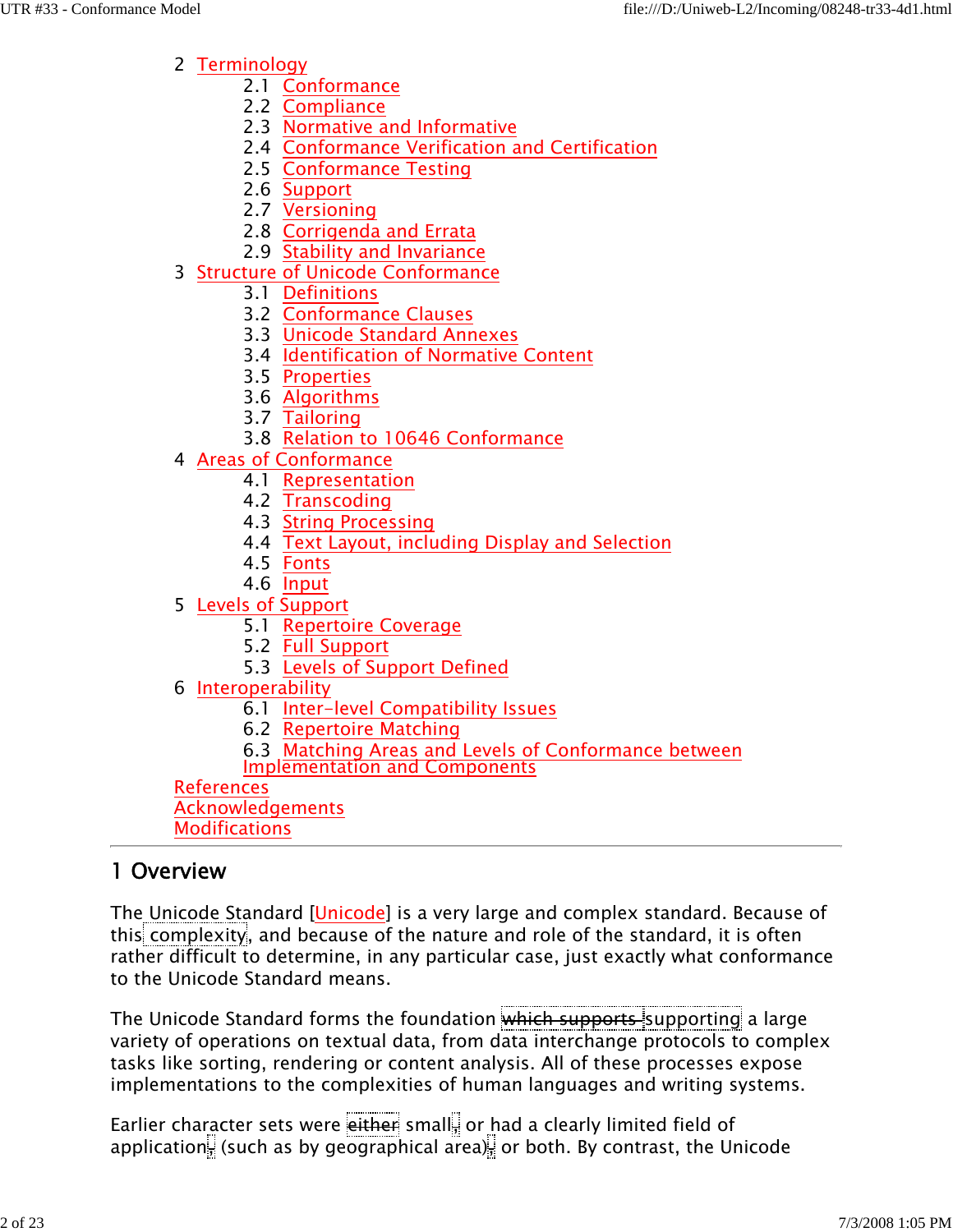Standard aims to be universal. A universal character encoding standard cannot rely on implicit agreements about the nature and behavior of the characters it encodes; it must provide explicit constraints on their identity and intended use. This affects not only how characters are interchanged, but the specification of many common text processes as well. At the same time, the standard must allow implementations the necessary flexibility to address the expectations of its users, while providing enough constraints to guarantee predictable interchange of data and consistency between implementations.

This Conformance Model explains the issue of conformance relating to the Unicode Standard so that users better understand the contexts in which products are making claims for support of the Unicode Standard, and implementers better understand how to meet the formal conformance requirements while satisfying the expectations of their users. It does not alter, augment or override the actual Unicode conformance requirements found in the text of the Unicode Standard. Rather it attempts to provide a conceptual framework to make it easier for users and implementers to identify and understand the specific conformance requirements contained in [Unicode].

This model defines conformance terminology, specifies different areas and levels of conformance, and describes what it means to make a claim of conformance or "support" of the standard. This model is not a framework for conformance verification testing, although it could be used to develop such a framework, should that prove desirable. At this time no such framework has been developed by the Unicode Consortium, nor have any conformance verification tests been required or sanctioned.

Many of the concepts presented here are equally applicable to other standards developed by the Unicode Consortium, such as the Unicode Collation Algorithm [UCA], and the specifications for Unicode support in regular expressions [RegEx].

# 2 Terminology

This section gives a basic introduction to theintroduces basic terminology that will be discussed in more detail in sections below.

A great number and variety of standards exist. Standards may be regulatory, mandatory or voluntary. For the purposes of this document, a standard is defined to be a formally developed specification. The organization developing that standard is then called a Standards Developmenting Organization or SDO.

### 2.1 Conformance

In the context of formal standards, *conformance requirements* refer to a set of rules or criteria that allow a relevant entity such as an element of information interchange, a device, an application, or a piece of hardware, can to be evaluated as either meeting or not meeting the specification in the standard.

In general, a formal standard will have a conformance clause or clauses, which will be stated in terms of conditionals, such as "X conforms to Y specification of this standard if Z", or modals, often in uppercase, such as "An X that conforms to Y specification of this standard SHALL Z". The modal verbs that standards language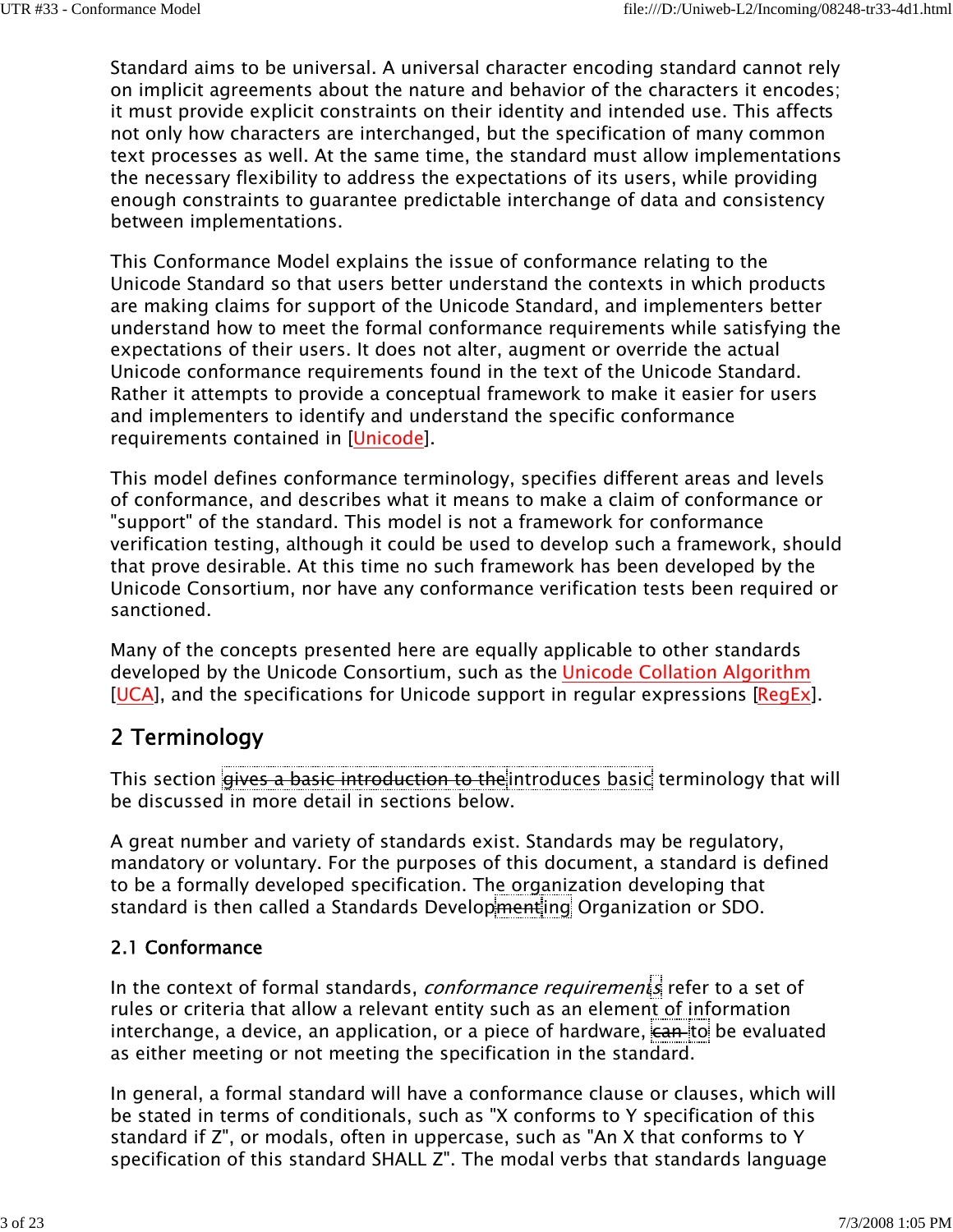commonly associates with such statements are often carefully defined to avoid any ambiguities in interpretation. In common practice, they involve specialized usage of "SHALL" and "MUST" for requirements, but also "MAY" for permitted deviations and "SHOULD" for non-binding recommendations. (The Unicode Standard itself does not use the convention of uppercasing these terms).

If a standard is complex, the conformance clause or clauses themselves may also be complex. Occasionally, a conformance clause may simply be stated along the lines of "X conforms to this standard if it follows the specification in section W" where section W may consist of hundreds of pages and constitute most of the rest of the standard.

An implementation is said to be conformant if it meets all applicable conformance requirements.

### 2.2 Compliance

The term *compliance* is often used synonymously with the term conformance and will be used that way in this model.

### 2.3 Normative and Informative

Formal standards often distinguish between normative and informative content. This distinction may be highly conventionalized, or even subject to rules specified in other standards, such as for ISO standards, or the distinction may be less formally maintained.

Normative content of a standard is content which is required for all of the conformance requirements to be meaningful. Typically a standard will have normative definitions for terms used in the rest of the specification, normative references to other standards or sources whose content is referred to indirectly, and normative clauses, specifications, or sections, which actually define the content of the standard to which the conformance clauses apply.

Informative content of a standard is all material which has been added for clarification, but which, in the judgment of the standard's maintainers, could in principle be omitted without materially affecting the specification to which the conformance clauses refer. If a standard is changed over time, the status of some particular content could change from informative to normative, or vice versa, depending on whether it became required for conformance or was no longer required for conformance.

### 2.4 Conformance Verification and Certification

In the context of the Unicode Conformance Model, *conformance verification* means an external (third party) determination that an entity meets one or more requirements of the conformance clauses of the standard under some specified set of circumstances. In other words, while conformance clauses are merely a logical statement of requirements, conformance verification implies the existence of conformance verification tests that have been applied to entities in order to make such determinations.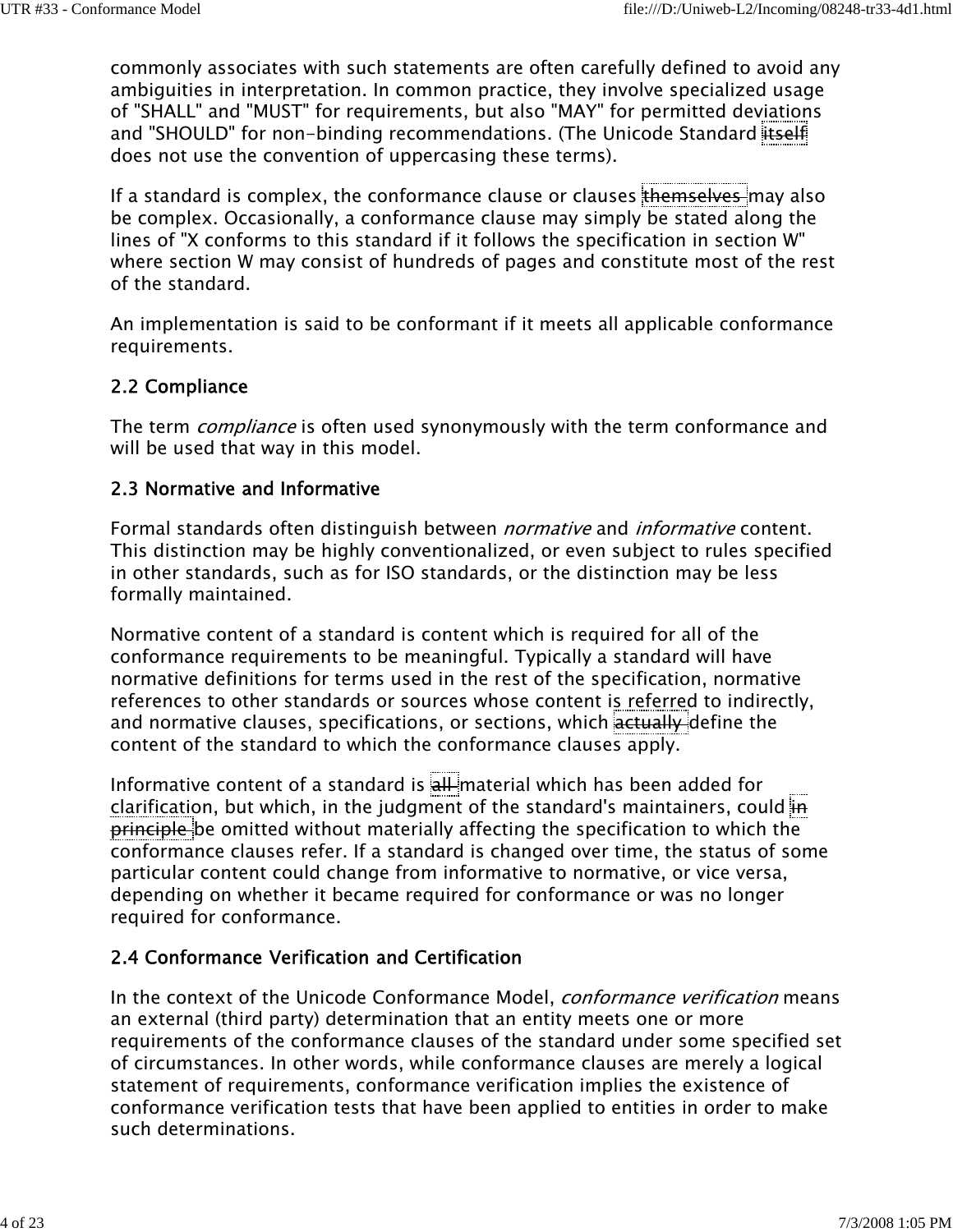- A conformance claim can simply be stated. It is an assertion that entity X meets a requirement of the standard.
- A verification of a conformance claim, on the other hand, is the result of the specific application of a test designed to determine the validity of a conformance claim. Such tests are called conformance verification tests.
- A certification of a conformance claim is the verification of a conformance claim by a certification authority.

The Unicode Consortium does not endorse a particular methodology for conformance verification.

### 2.5 Conformance Testing

A standard may include tests or "benchmarks" as part of the text of the standard, or as external documents associated with the standard. While there is some overlap in general usage of the terms "conformance test" and "conformance verification tests", a systematic distinction is drawn between the two in the Unicode Conformance Model.

### 2.5.1 Conformance Tests

A *conformance test* for the Unicode Standard is a list of data certified by the Unicode Technical Committee [UTC] to be "correct" with regard to some particular requirement for conformance to the standard. In some instances, as for example, the implementation of the Unicode Bidirectional Algorithm, producing a definitive list of correct results is difficult or impossible, and in such cases, a conformance test may consist of an implemented algorithm certified by the UTC to produce correct results for any pertinent input data. Conformance tests for the Unicode Standard are essentially benchmarks that someone can use to determine if their algorithm, or API, etc., claiming to conform to some requirement of the standard, does in fact match the data that the UTC asserts define such conformance.

### 2.5.2 Conformance Verification Tests

A *conformance verification test* for the Unicode Standard is a test, usually designed and implemented by a third party not associated with the Unicode Consortium or the UTC, intended to test a product which claims conformance to one or more aspects of the Unicode Standard, for actual conformance to the standard. Thus a conformance verification test is a *test of a product*. Such a test, may, of course, make use of one or more of the Unicode conformance tests to determine the results of its conformance verification.

### 2.6 Support

In the context of the Unicode Conformance Model, the term *support* refers to a more generalized claim of intent to conform to one or another requirement of the standard. A claim of Unicode support may be difficult to verify, because its statement can be vague or lack detail. However, it indicates that the developer or user of an entity intends conformance. More specifically, support often refers to a claim of particular repertoire coverage. For example, an application may claim support for Unicode Greek. That should be interpreted as meaning that Unicode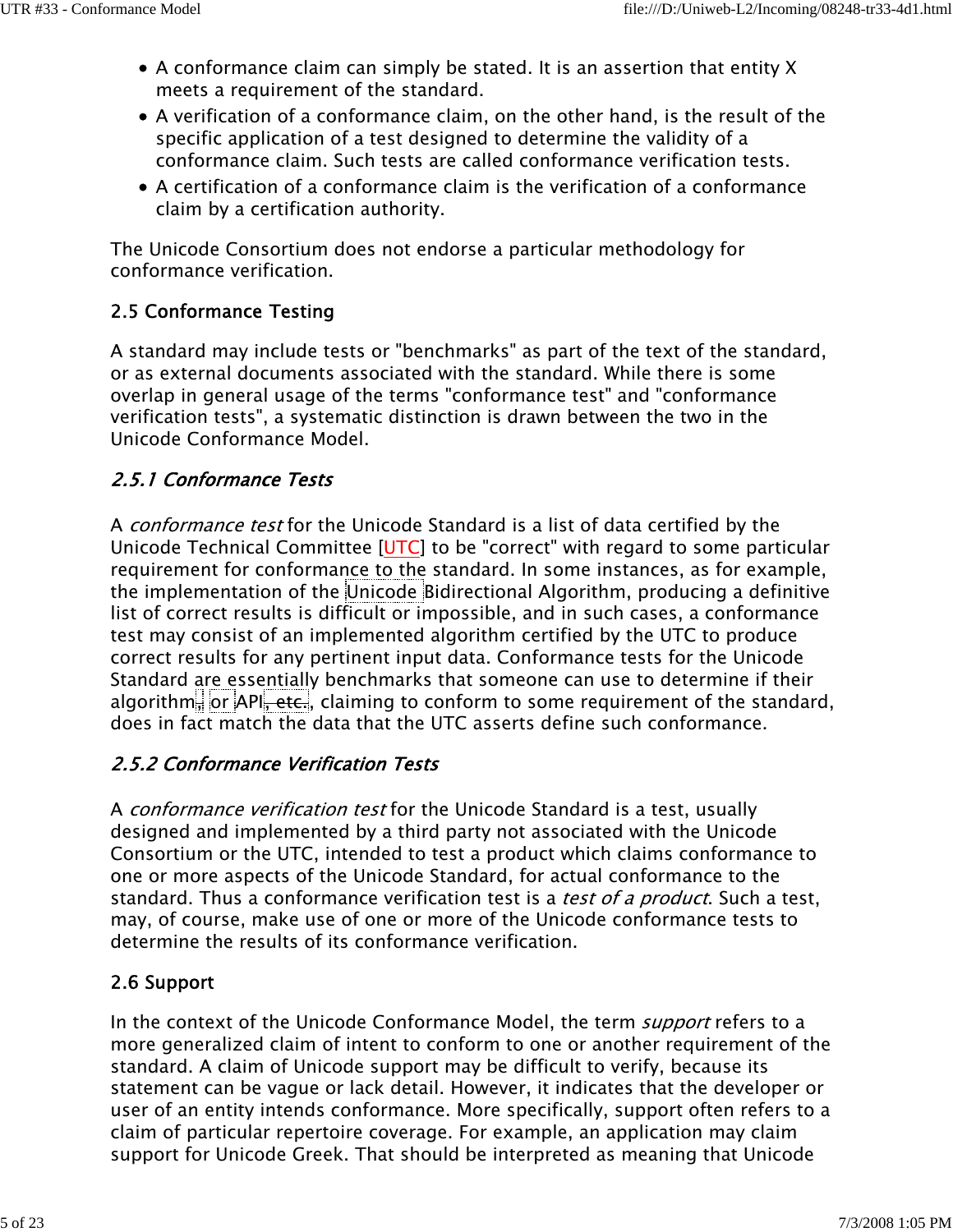Greek characters will be handled in conformance with the Unicode Standard, and that all other relevant aspects of processing of those characters with which that particular application is concerned, will be done in such a way as not to violate the conformance clauses of the Unicode Standard.

### 2.7 Versioning

The Unicode Standard is regularly versioned, as new characters are added. A formal system of versioning is in place, involving three levels of versions:

- 1. major versions
- 2. minor versions
- 3. update versions

All three levels have carefully controlled rules for the type of documentation required, handling of the associated data files, and allowable types of change between versions. For more information about Unicode versioning see [Versions]. Other standards developed by the Unicode Consortium may use a single level versioning scheme.

Conformance claims clearly must be specific to versions of the Unicode Standard, but the level of specificity needed for a claim may vary according to the nature of the particular conformance claim being made. Some standards developed by the Unicode Consortium require separate conformance to a specific version (or later), of the Unicode Standard. This version is sometimes called the *base version*. In such cases, the version of the standard and the version of the Unicode Standard to which the conformance claim refers must be compatible.

### 2.8 Corrigenda and Errata

If a technical deficiency in the specifications of the Unicode Standard is identified, it may be corrected by a change in the next version, or, if sufficiently important, by a formal corrigendum. A corrigendum often applies to several earlier versions, but, unlike the practice for other SDOs, does not retroactively change them. Implementations can claim conformance to any of these versions with the given corrigendum applied. For more on corrigenda see [Versions].

Errata are used to describe other known defects in the text. Unlike corrigenda they cannot be referenced in a conformance claim. For more information on errata see [Errata].

#### 2.9 Stability and Invariance

Each version of the Unicode Standard, once published, is absolutely stable and will never change. Implementations or specifications that refer to a specific version of the Unicode Standard can rely upon this stability. If future versions of these implementations or specifications upgrade to a future version of the Unicode Standard, then some changes may be necessary.

Some formal standards are developed once and then are essentially frozen and stable forever. For such standards, stability of content and the corresponding stability of conformance claims is not an issue.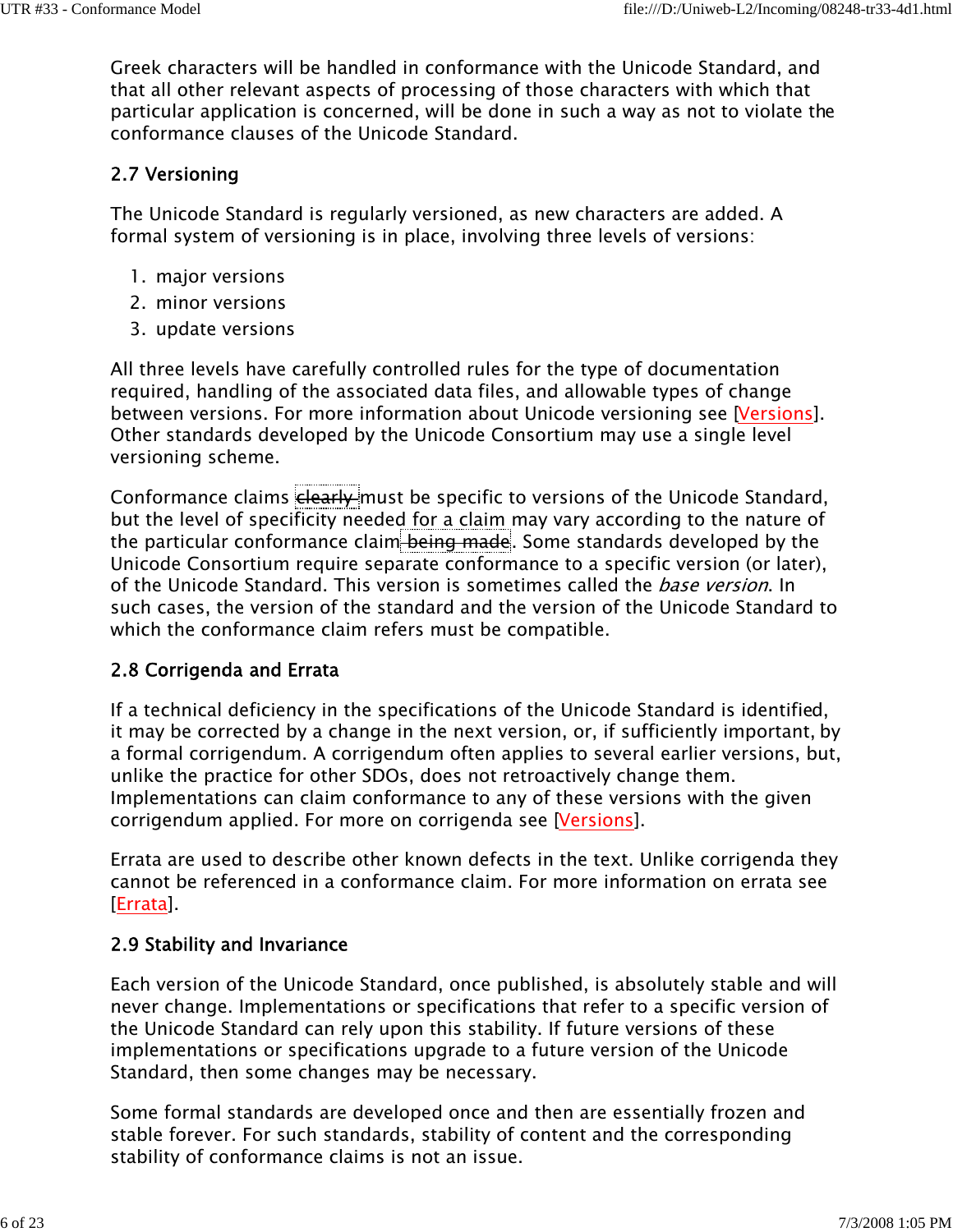For a standard aimed at the universal encoding of characters, such stability is not possible. The Unicode Standard is necessarily evolving and expanding necessarily evolves and expands over time, to extend its coverage to include all the writing systems of the world. Because of the interaction between the way characters are processed and the definition (or identity) of the characters that have been encoded, many aspects of character processing must be specified in conjunction with encoding the characters, in order to quarantee predictable interpretation and reliable interchange of text. As experience in implementing the Unicode Standard accumulates, further aspects of character processing are added to the formal content of the Unicode Standard as needed.

This fundamentally dynamic quality of the Unicode Standard complicates issues of conformance: the content to which conformance requirements pertain is continually expanding. This expansion is both an expansion in breadth by adding more characters and scripts, and an expansion in depth by adding more aspects of character processing.

Invariance refers to those aspects of the content of the Unicode Standard that have been formally defined as unchangeable, even as the standard continues its development. The guarantee of the stability of the formal Unicode character names is a fairly trivial example. While in principle such names *could* be changed, and were changed once between Version 1.0 and Version 1.1, the [UTC] has determined that such changes are too disruptive and have too little benefit to be tolerated. Accordingly, the stability of character names has been promoted to the status of an invariant in the standard.

A further discussion of invariance and invariants can be found in [PropertyModel]. Invariants guard against change for the sake of change, or technological drift, but they also prevent the correction of clerical errors, which is not a negligible issue in a standard as large and complex as the Unicode Standard. For a current list of invariants and a discussion of the tradeoffs, see the Unicode Stability Policy for Character Encoding Stability Policyand Character Properties [Stability].

Conformance claims need to be distinguished in terms of their relationship to invariants and non-invariants in the standard because of their different risk levels for stability.

# 3 Structure of Unicode Conformance

This section will serve as a guide to the particular way that the Unicode Standard expresses conformance requirements, both in terms of where they are located and how they are expressed. It also explores the peculiar aspects of conformance related to the synchronized status of the Unicode Standard and the independent but closely aligned International Standard ISO/IEC 10646, which has its own conformance clauses expressed using ISO conventions.

### 3.1 Definitions

Chapter 3, "Conformance" of [Unicode] contains formal definitions of terms referenced in the conformance clauses. While modifications of these definitions between versions of the Unicode Standard have been, and will continue to be necessary, every effort is made to keep the numbering of the definitions stable.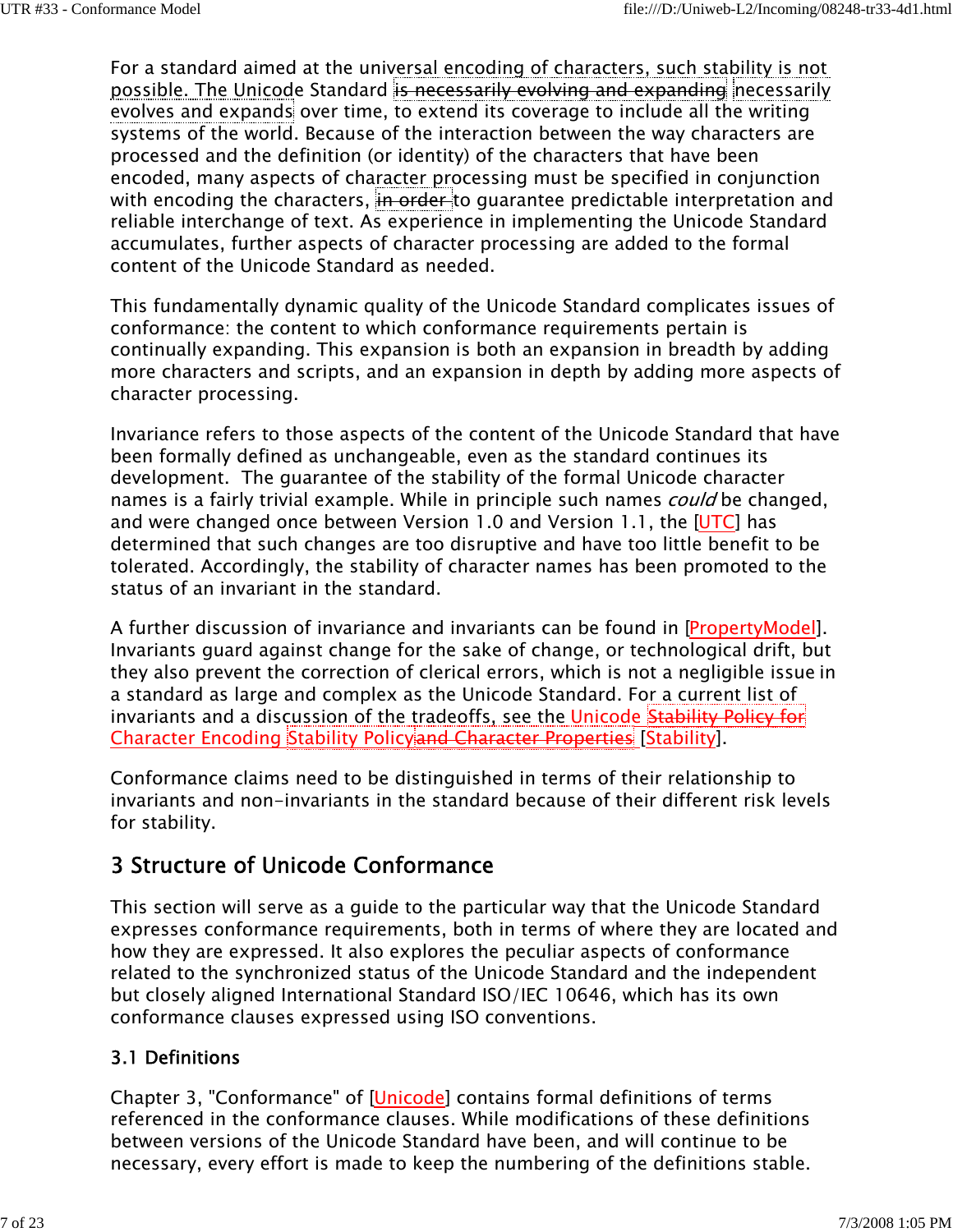This makes it easier to maintain external specifications that cite a particular definition. (In Version 5.0 of the Unicode Standard, all definitions were renumbered, with a cross reference table linking the new numbers to the earlier numbering.)

### 3.2 Conformance Clauses

The conformance clauses in Section 3.2, "Conformance Requirements" of [Unicode] define the requirements for a conformant implementation. They are expressed in terms of the definitions, but also refer to additional specifications contained in Unicode Standard Annexes. While modifications of these clauses between versions of the Unicode Standard have been, and will continue to be necessary, every effort is made to keep the numbering of the clauses stable. This makes it easier to maintain external specifications that cite a particular clause. (In Version 5.0 of the Unicode Standard, all clauses were renumbered, with a cross reference table linking the new numbers to the earlier numbering.)

### 3.3 Unicode Standard Annexes

A Unicode Standard Annex (UAX) contains part of the standard, published online as a standalone document. The relation between conformance to the Unicode Standard and conformance to each of the Unicode Standard Annexes is spelled out in detail in Section 3.2, "Conformance Requirements" of [Unicode]. Some of the conformance clauses refer explicitly to specifications contained in UAXs, such as the UAX #9: Unicode Bidirectional Algorithm [Bidi] or UAX #15: Unicode Normalization Forms [Normalization]. Normative material in other UAXs is defined by any of the mechanisms described below.

Other standards developed by the Unicode Consortium have their own conformance models.

### 3.4 Identification of Normative Content

In the Unicode Standard, Chapter 3, *Conformance* contains a set of numbered conformance clauses, as well a set of numbered definitions that are referenced by these clauses. For algorithms, a numbered set of rules is defined as well. Unicode Standard Annexes containing normative material make use the same convention. The conformance clauses use the letter C with a number; definitions use the letter D with a number. Rules for algorithms are numbered using a unique prefix specific to the algorithm.

Bullets and other textual devices are used to separate explanatory and informative text from the normative text of the conformance clauses, definitions and rules. Such explanatory and informative text does not form part of the actual conformance clauses, definitions or rules. Noteworthy text is set off by the use of "Note:", but unlike the usage in other standards, where this device is required to identify informative material, there is no set scheme for labeling informative statements in the Unicode Standard. In a few cases, an entire section of text is identified as containing normative or informative material respectively, but this is not a universal scheme.

### 3.5 Properties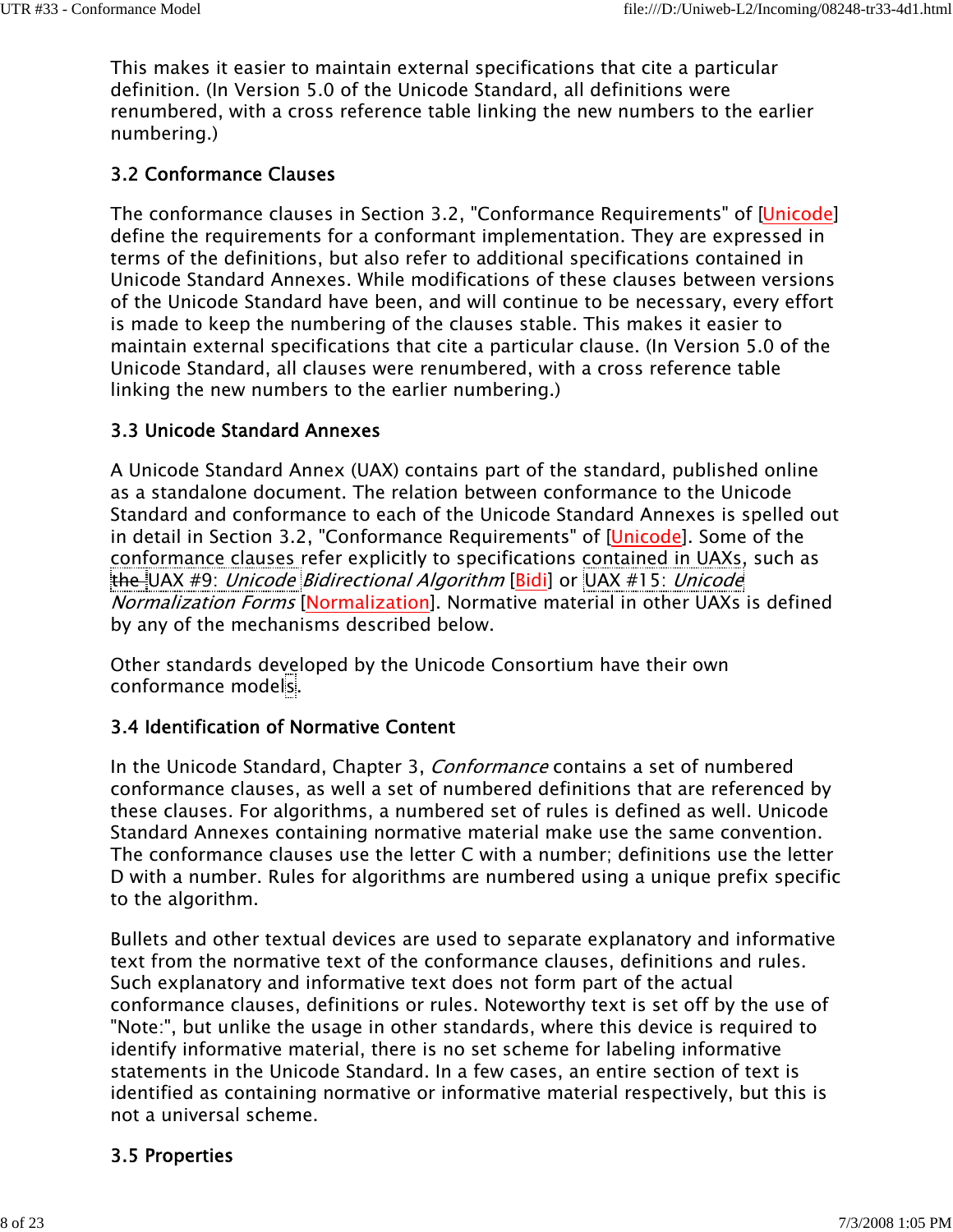The Unicode Character database [UCD] includes an overview file (UCD.html) with a table specifying which properties and property files are normative. For more information on the concept of normative properties, see UTR #23: The Unicode Character Property Model [PropertyModel].

The contents of normative files and normative fields within data files are formally decided by the Unicode Technical Committee. In particular, any fields listing properties on which conformance requirements depend are normative.

In principle, the contents of informative files and informative fields within data files are similar to all other informative material in the Unicode Standard, which may be changed by its editors without formal review by the Unicode Technical Committee. However, for some properties considered informative the practice is nevertheless to get binding committee decision on the values. Conformance requirements do not depend on informative material.

### 3.6 Algorithms

Unicode algorithms are specified as a series of logical steps. Conformance to a Unicode algorithm does not require repeating the steps as described, but rather requires achieving the same outputs for the same inputs. This provides the necessary flexibility for implementations to pursue optimizations. Whether or not conformance to a given algorithm is required by Unicode conformance, implementations claiming to implement one of these algorithms must do so in conformance with its specification.

In many cases, the input to the algorithm is defined in terms of an ordered list of character property values: in other words, the results of the algorithm are identical for different input strings, as long as each input string maps to the same ordered list of character property values. Examples of such algorithms include the Unicode Bidirectional Algorithm [Bidi] and the Unicode Line Breaking Algorithm defined in [LineBreak]. In such cases, conformance claims can be tested separately for the mapping of characters to property values and for the operation on ordered lists of property values.

Unicode algorithms are specified to apply to all code points, and are usually expected to gracefully handle the case of receiving input from an up-level version of the standard. The Unicode Standard provides for the concept of a default value for properties, to improve the forward compatibility of Unicode algorithms. A default value applies to unassigned characters, or whenever no specific property value has been assigned, as described in [PropertyModel] In some cases, the use of specific default values is binding, in other cases it is merely recommended best practice.

### 3.7 Tailoring

Some algorithms provide explicit methods for tailoring, or customizing a general algorithm to the needs of a specific language, locality or application. Other algorithms simply describe the best default practice, and customization is assumed for any practical application. An example of this is the tailorable part of the line breaking algorithm in [LineBreak]. Whether or not conformance to a given algorithm is required by Unicode conformance, implementations claiming to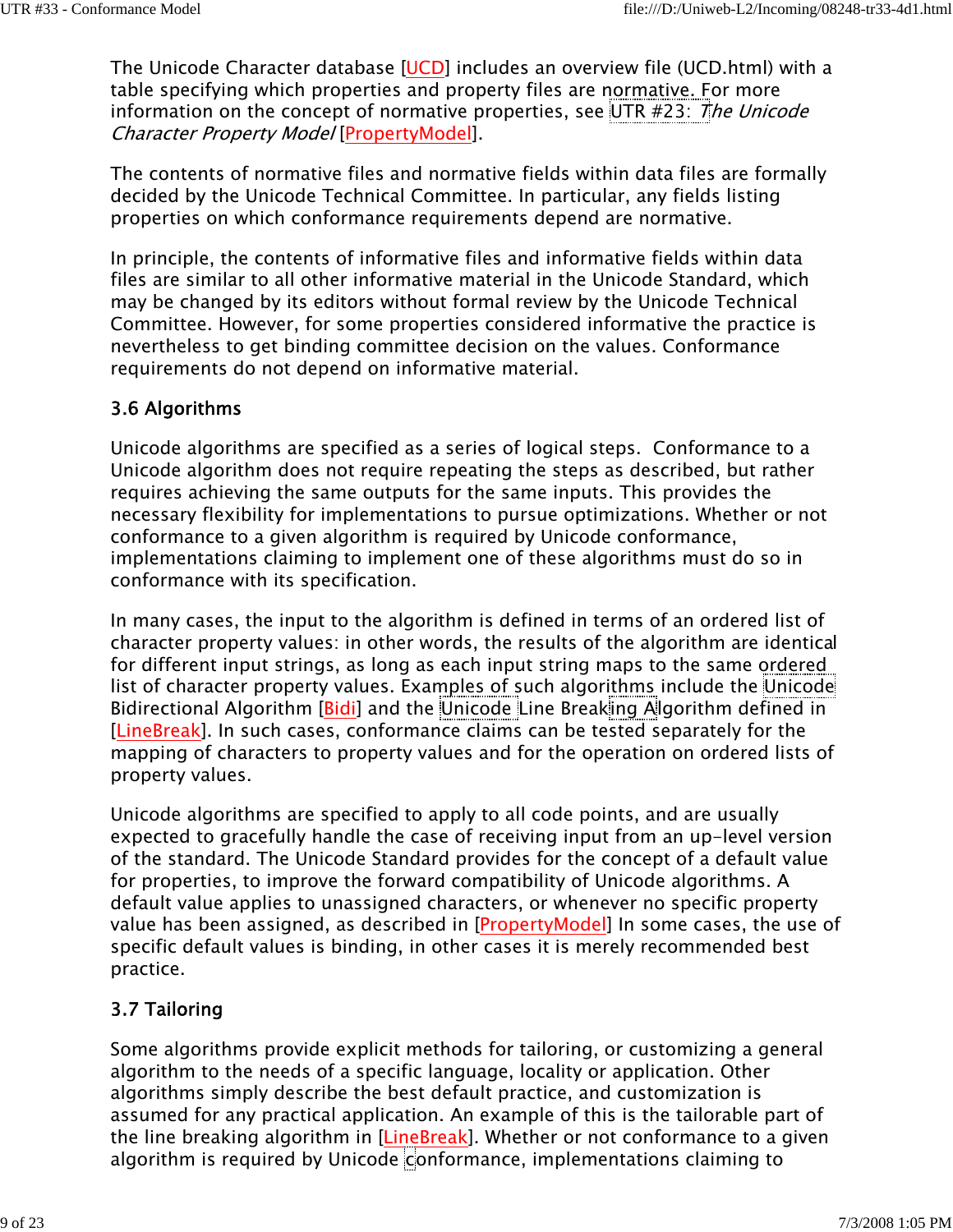implement one of these algorithms must specify the tailoring or customization used.

### 3.8 Relation to 10646 Conformance

The Unicode Standard and ISO/IEC 10646 share the same repertoire of coded characters, including the character code position, character name and identity. However, the two standards differ in the precise terms of their conformance specifications. Any conformant Unicode implementation will conform to ISO/IEC 10646, but because the Unicode Standard imposes additional constraints on character semantics and transmittability, not all implementations that are compliant with ISO/IEC 10646 will be compliant with the Unicode Standard. For a detailed description see Appendix C, "Relationship to ISO/IEC 10646" of [Unicode].

# 4 Areas of Conformance

There are several broad areas of application where Unicode conformance makes specific types of requirements. Because not all applications and implementations cover all these areas, some aspects of Unicode conformance may not be applicable to them.

### 4.1 Representation

Representation covers all aspects of being able to express and transmit Unicode data. It is a requirement applicable to certain protocols (for example, XML), but might apply to the storage aspects of databases and other file formats as well. Conformant representation applies to correct use of encoding forms and encoding schemes, as well as the ability to represent all Unicode code points. In addition, issues related to [Normalization] are important.

### 4.2 Transcoding

Conformant transcoding between Unicode and all other so-called *legacy* character encodings, retains the identity of the transcoded characters. In addition, it may claim to retain a specific normalization form for the converted data. See [Normalization]. A separate Unicode Technical Standard, UTS #22: Character Mapping Markup Language [CharMapML], discusses many issues relevant to character transcoding and defines a format for expressing character mappings. Implementations may choose to conform to that format in order to be able to interchange mapping tables.

### 4.3 String Processing

String processing covers all operations on Unicode texts that can be carried out without considering layout and specifically without considering fonts. String processing encompasses a large variety of operations including, but not limited to text segmentation, text parsing, handling regular expressions, searching, and sorting, as well as creating formatted text representation of data types. For a number of these operations, model algorithms and other specifications exist to which an implementation may claim conformance, such as  $[UCA]$ ,  $[RegEx]$ , [Boundaries], and [LineBreak].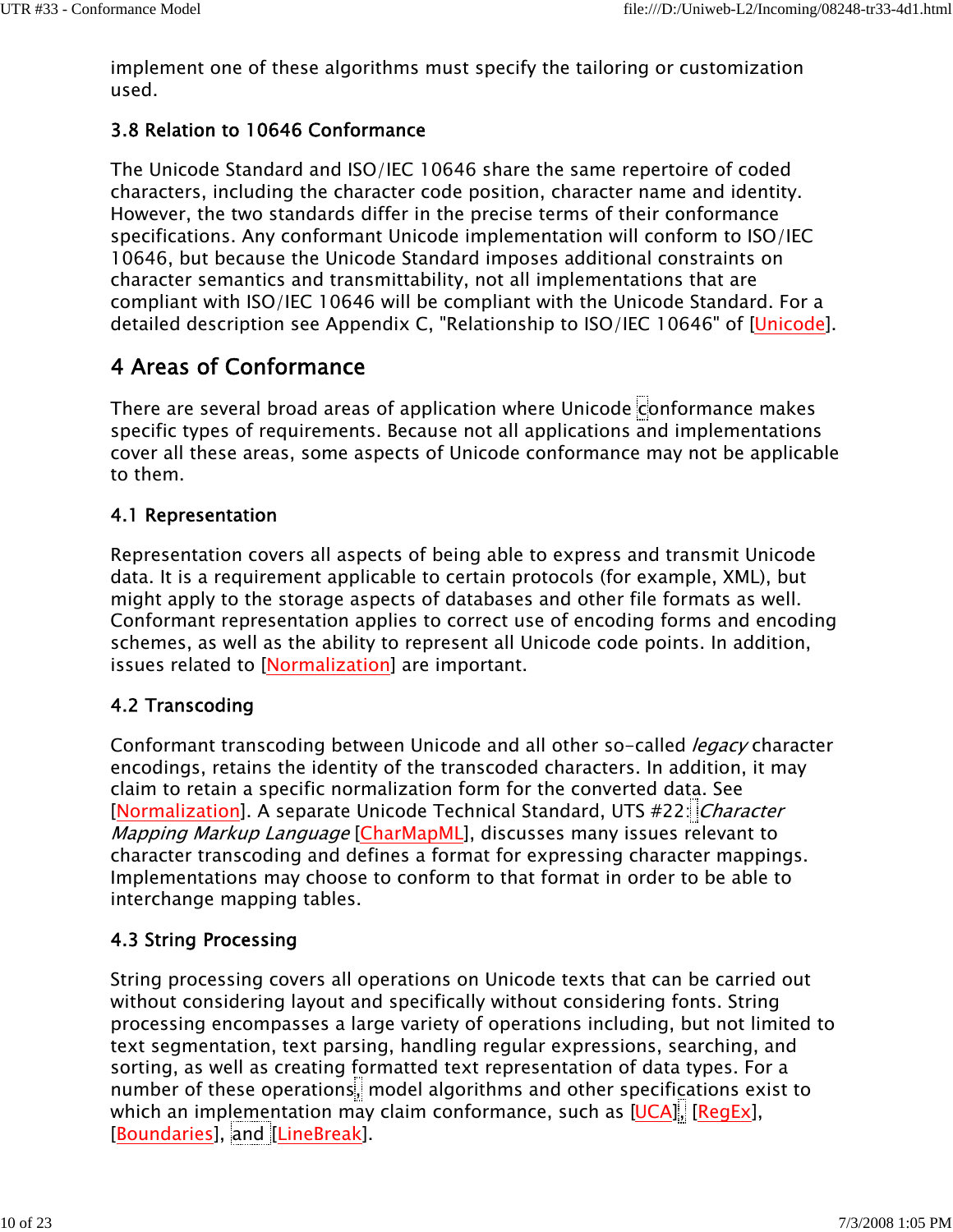### 4.4 Text Layout, including Display and Selection

Layout comprises all operations that go from backing store to displayed text. The same operations are run in reverse for text selection. These operations are dependent on font data, but are considered separately from fonts because the same implementation typically can work with a range of different fonts. Some operations, such as suppressing the display of certain ignorable code points, are typically handled by the layout system without involving fonts. Conformance issues for layout processes include reordering from logical to display ordering, as well as positional shape selection. For bidirectional reordering, conformance to [Bidi] is required. For positional shaping and script-specific layout, model algorithms exist, or are being developed for Arabic and Syriac, Devanagari, Tamil and other Indic Scripts, as well as Mongolian.

It is common to these scripts that All these scripts occasionally require the use of join controls (ZWJ or ZWNJ) is occasionally required to override default rendering of certain character sequences to achieve a specific appearance which is required by orthographic rules. This is different from purely stylistic variations in rendered forms.

Conformance requires a relation between specific constructs in the writing system and corresponding character code sequences, so that these constructs can be interchanged reliably; therefore the conformance requirements include support for both the generic rendering and these types of basic and required orthographic variations.

In contrast, the requirements of high-end typography for any scripts typically exceed the basic rendering specifications put forth in the Unicode Standard. Conformance to the Unicode standard does not limit or prescribe high-end typographical features that an implementation can support.

### 4.5 Fonts

The Unicode Standard does not standardize the actual appearance of characters, but instead intends that they shouldexpects them to be depicted within a customary range of design interpretations. Conformance to the Unicode Standard therefore primarily refers to those tables in the fonts that correlate character codes with the glyphs in the font, for example  $\frac{1}{2}$ cmap<sup>"</sup> tables, and to claims of "coverage" of the Unicode repertoire by fonts.

### 4.6 Input

Conformance-related issues for character input consist of coverage of Unicode repertoire, conversion of input to Unicode character values for storage, and consistency with the text models required for particular scripts and text layout. The entities here are mostly IMEs and keyboards (drivers).

# 5 Levels of Support

Unicode Technical Standard #18: *Unicode Regular Expressions* [RegEx] is an example of a standard that has well-defined levels of conformance. Each implementation can claim conformance to a specific level, and each level has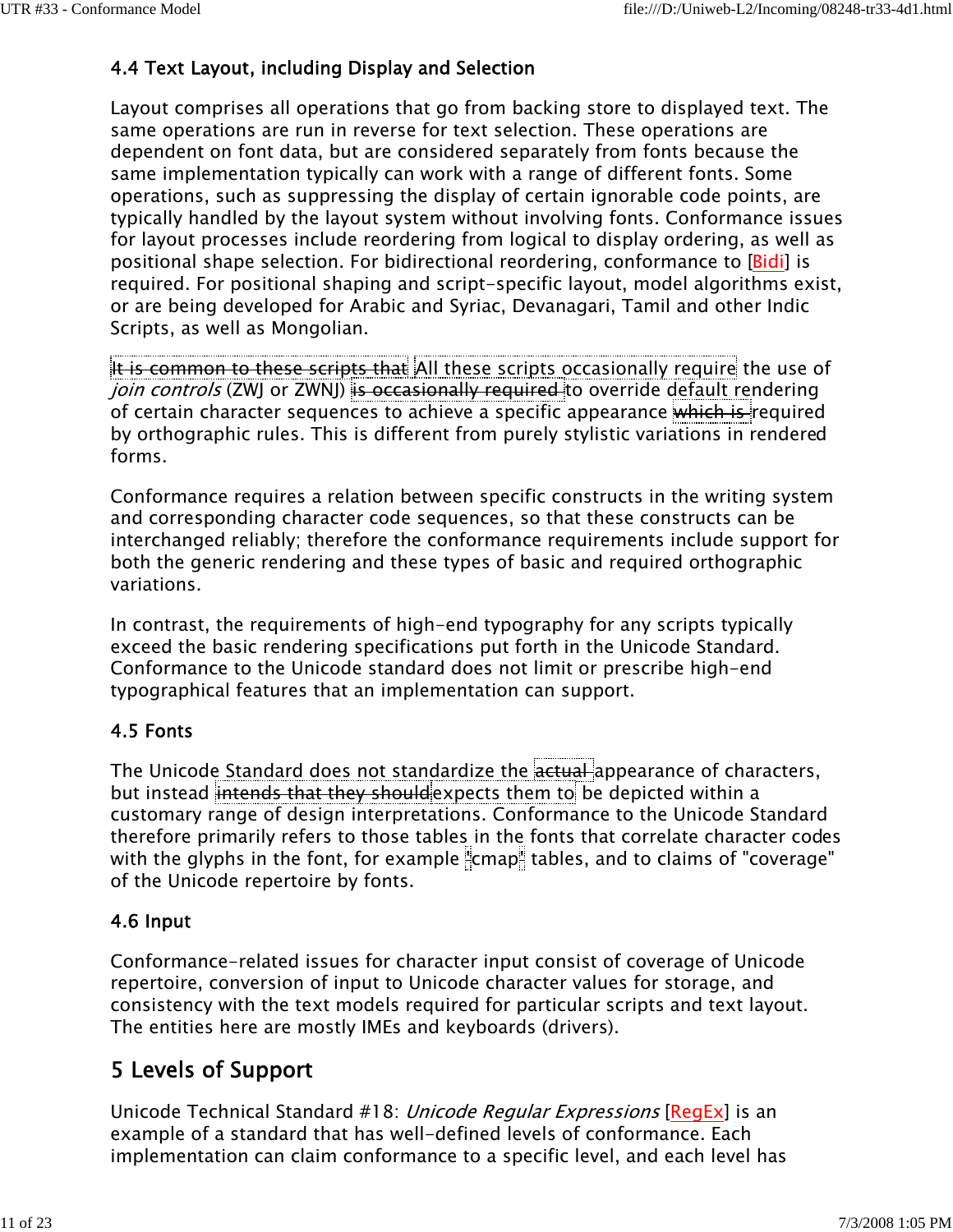specific conformance requirements. By contrast, conformance to the Unicode Standard is not organized into such discrete levels. However, there are some areas where the standard allows limited, or partial support of some requirements.

### 5.1 Repertoire Coverage

The Unicode Standard explicitly does not require that all implementations support all Unicode characters. Any implementation may support an arbitrary subset of Unicode characters, and in fact, may support different sets of characters for different operations.

However, for certain algorithms, any implementation that claims conformance is required to support the full range of Unicode code points covered by that algorithm. For example, an implementation of normalization, or a UTF-8 converter is required to support the entire range of Unicode code points.

Note: An implementation may define an algorithm, such as identifier matching, that uses normalization as part of the algorithm but also restricts the allowable set of input characters. In that case, any implementation of that algorithm is free to use a limited implementation of normalization because the limit on the input makes it impossible to distinguish between a full and limited implementation of normalization.

An implementation may support a certain repertoire of characters, but may not support all sequences of characters from that repertoire. For example, an implementation may support combining marks, but may not be able to render combining sequences that contain more than one combining mark.

Note: Some algorithms are specified in a way that they apply to all Unicode characters and all possible sequences. A complete and conformant implementation of such an algorithm would support all possible sequences.

Unlike some other standards, [Unicode] does not provide a formal method for specifying sub-repertoires, nor announcement techniques that would indicate the support for specific sub-repertoires.

### 5.2 Full Support

Conformance in a given area is not necessarily the same as full support for that area, as conformance requirements in many cases are minimal requirements. Exceptions are certain well-defined areas such as encoding forms or normalization that have few or no options and few or no levels.

### 5.3 Levels of Support Defined

While conformance means not violating any of the conformance clauses applicable to an area, it does not necessarily require that a specific feature be implemented or that it be implemented in its most fancy realization.

Given the aim of the Unicode Standard of universal coverage and of universal applicability for text encoding, it is not expected that most few implementations will attempt to exhaustively support the entire repertoire of the standard. Support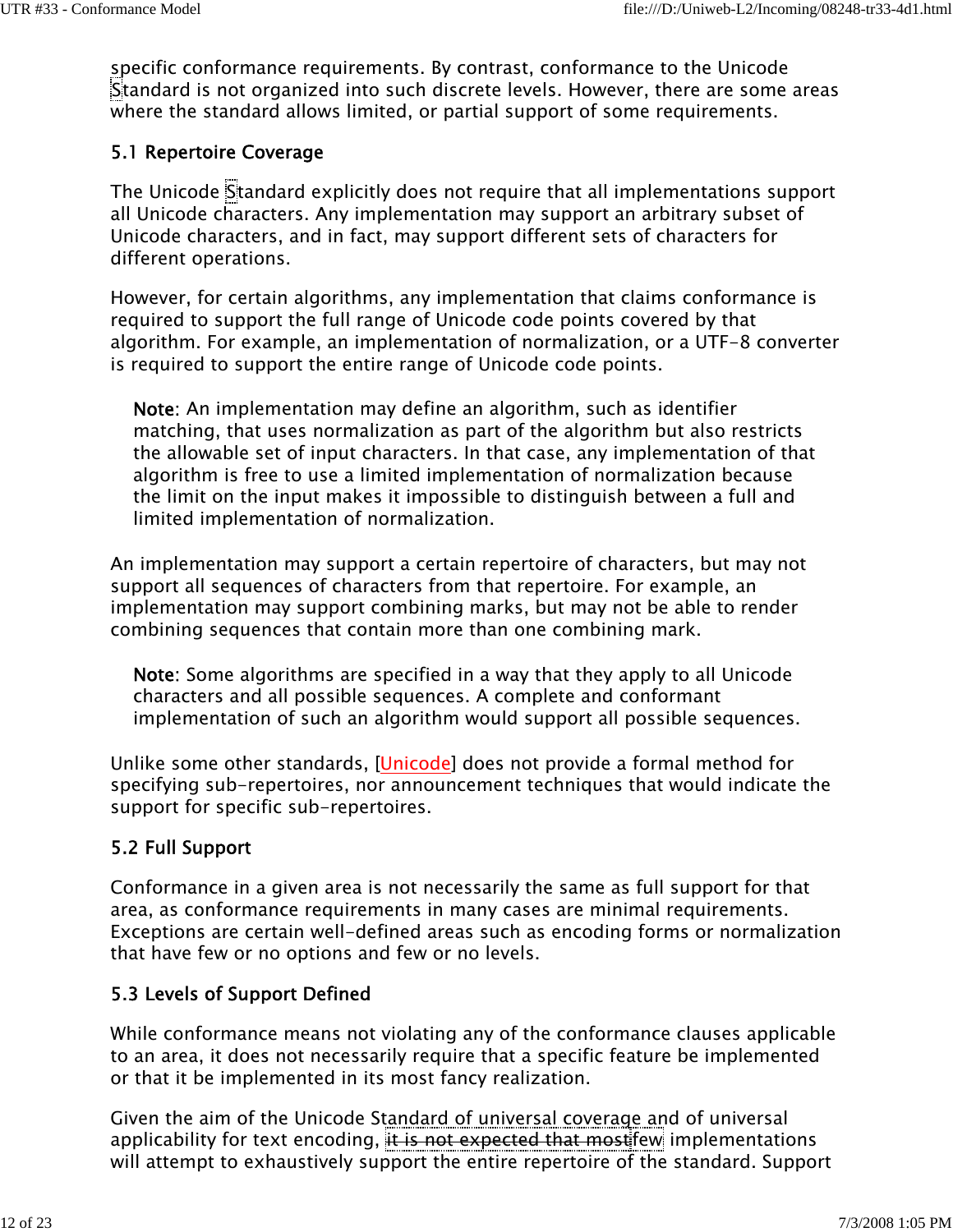of a limited repertoire is typical, and in many cases will deliver better results to users. For example, for most purposes, a font supporting a particular set of characters or scripts with high quality is going to be more useful than a font supporting most or all Unicode characters with minimal quality.

The Unicode Standard does not define particular levels of support.

Note: Some Unicode algorithms require that the entire range of code points be supported by a conformant implementation. Examples include [Normalization] and encoding form conversion, for example conversion between UTF-8 and UTF-32. An exception would be a situation where another feature of an implementation restricts the available input—in such cases an implementation that acts only on a subset of code points would be conformant if evaluated in the context of a conformant overall implementation.

# 6 Interoperability

### 6.1 Inter-level Compatibility Issues

Conformant implementations will have to interact with both down-level and up-level implementations. This creates particular issues. The Unicode conformance requirements are structured to encourage implementations to passively support data containing characters assigned in future versions of the standard.

### 6.1.1 Down-level Compatibility

For several important properties, [Unicode] provides explicit support for implementations that need to be compatible with a down-level version of the relevant algorithm. This is usually done by guaranteeing the stability of property assignments [Stability]. In some cases, specific properties are introduced that isolate an algorithm from changes in a character's General Category. For an example, see the section on backwards compatibility in UAX #31: Unicode Identifier and Pattern Syntax [Identifier].

### 6.1.2 Up-level Compatibility

For most properties, there is a single default value that down-level systems can apply to unassigned characters when present in data sent from up-level systems. Where the fallback represented by such default value would give particularly poor results, the [UCD] or [Unicode] provide for several ranges with different default values. Such default values increase the chance that an actual property assigned to a new character will be the same as the default value for its code point in the down-level version of [Unicode]. An example are the [Bidi] properties, which default to strong right-to-left for areas of the code space earmarked for RTL scripts.

A common implementation technique is to use dynamic assignment of implementation specific default values, based on the actual property values of characters surrounding an unassigned code point. Such interpolation of character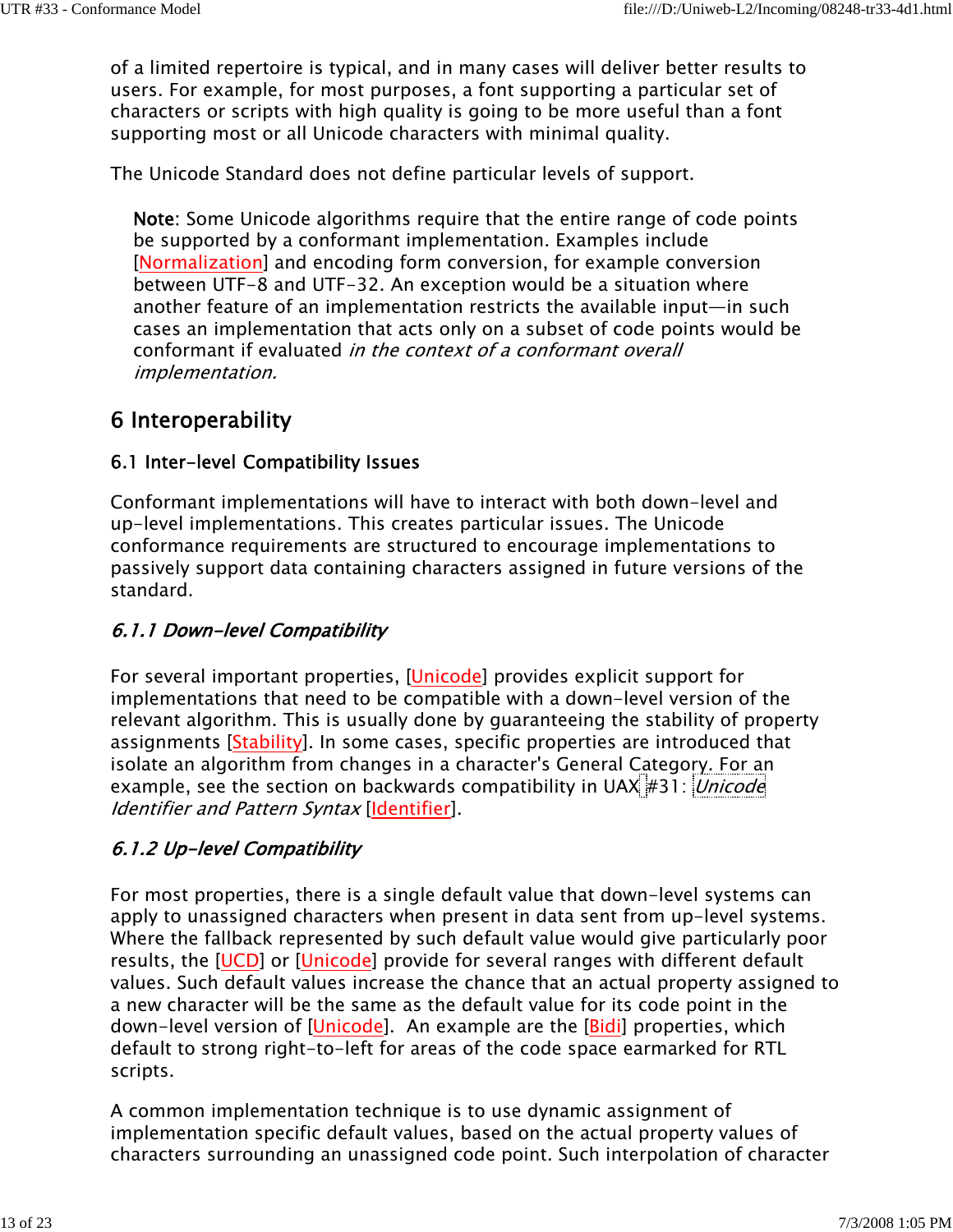properties can further increase the chance that any given code point is treated compatibly by a down-level system. At the same time, it can increase performance by creating longer contiguous runs of code points with the same property.

### 6.2 Repertoire Matching

It is generally not helpful to tag data created by an implementation with the version level of Unicode supported by that implementation. Because the repertoire of that version of Unicode is far larger than the actual set of characters used in the data, a large part of text data created and interchanged worldwide can be represented in all versions of Unicode. Therefore, the version level of the implementation bears little relation to the repertoire needed to cover the data.

Most implementations will not equally support the entire repertoire of Unicode characters for a given version. In fact, there is no conformance requirement to support any specific part of the repertoire. Therefore, even if the version level of a receiving implementation is higher than that of the creating implementation there is no guarantee that both support the repertoire covered by the data, or support it equally well.

[Unicode] defines no method for enumerating or identifying common sub-repertoires of the standard, but ISO/IEC 10646 does so. Implementations can use the [DerivedAge] for each character code to avoid sending character codes to a down-level system which lacks a definition for them. Because character coding is strictly additive, implementations receiving data can easily identify characters that are not defined in the version of the standard to which they conform and take appropriate action. In many cases, appropriate action consists of passing through such data, or treating them as characters possessing default properties. (See UTR #23: The Unicode Character Property Model [PropertyModel] for more details on default properties).

### 6.3 Matching Areas and Levels of Conformance between Implementations and **Components**

A mere matching of version numbers between an implementation and components it relies on will not be sufficient, because components may subset the repertoire they support or choose a different level of conformance, where available.

### Appendix 1 - ECMA Report on the Meaning of Conformance to **Standards**

This appendix contains observations on the meaning of conformance to standards excerpted and abridged with permission from a September 1983 report by ECMA. These observations highlight the differences between traditional standards, for example for industrial products based on mechanical processes, on the one hand, and software related standards, for example for computer languages, on the other hand. From the text it becomes clear that the issues related to conformance discussed in this report are neither novel, nor unique to the Unicode Standard. In a few instances emphasis has been added.

[...]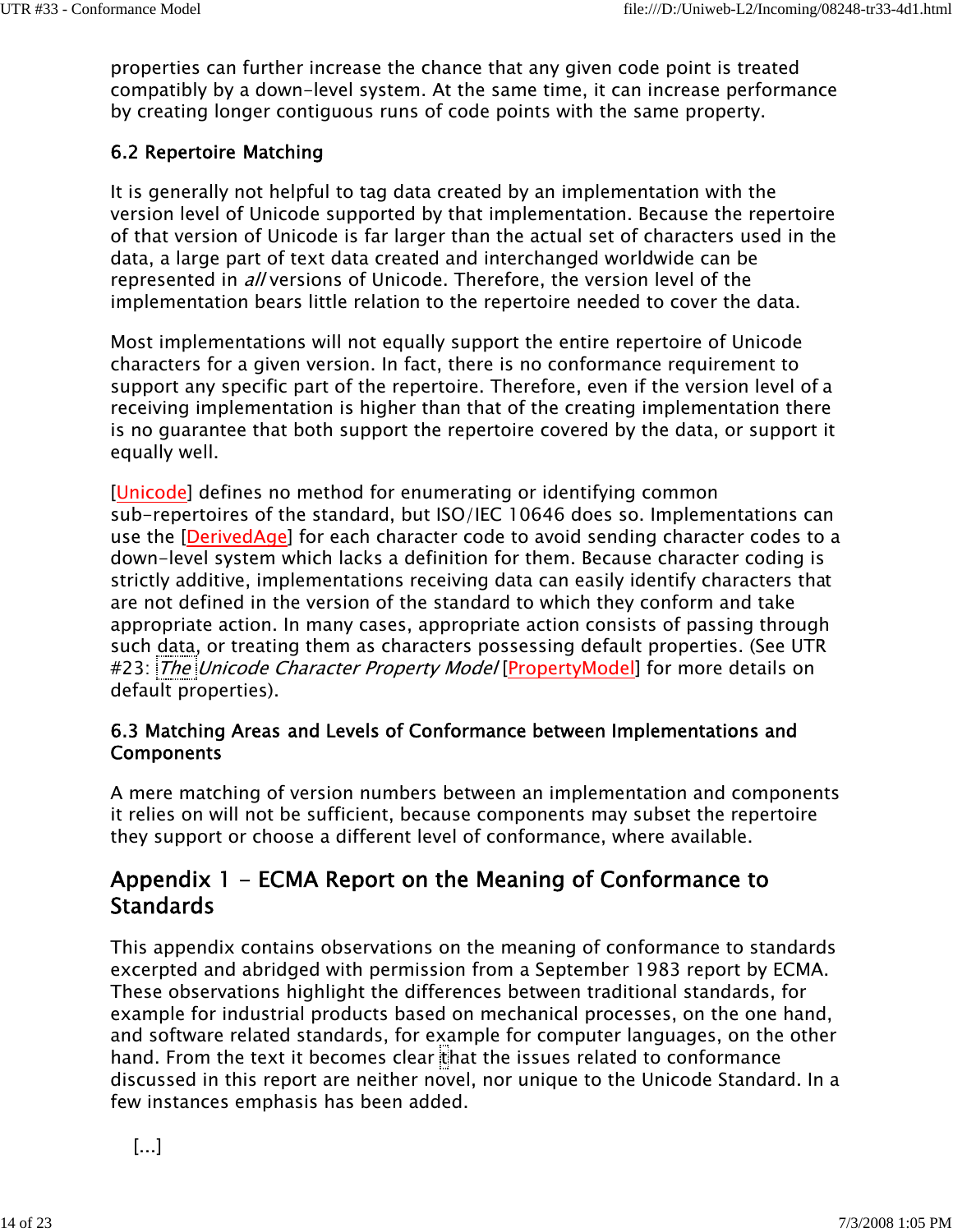### THE MEANING OF CONFORMANCE TO STANDARDS

September 1983

[...]

It is helpful to distinguish very clearly between conformance and certification.

Conformance to a standard may be claimed for a computer product (hardware or software) if:

i) the standard is intended to cover entities of the class to which the product belongs, and

ii) the product satisfies all the mandatory clauses including chosen alternative clauses of the standard, if any, and

iii) the product satisfies any chosen optional clauses, and

iv) a clear declaration is provided of the standard alternatives and/or options to which the product is claimed to conform.

### **Certification**

Certification means the issue of a document declaring that a particular (sample of a) product has been checked for conformance to a standard or standards. Certification is, as is known, mandatory in some countries for some standards e.g. related to human safety or connections to PTT services.

The process of certification implies some form of product examination and checking. Any body can issue a certificate. If the certificate is issued by the supplier of the product, the procedure is called "self-certification"; if by an independent body, neither supplier nor purchaser, it is called "third party certification".

The status and validity of a certificate clearly depend on the reputation and/or authority of its issuer and his evident competence to declare the conformance of the product, whether from a knowledge or inspection of its design, results of tests or otherwise. To be of value to a user, a certificate of product conformance obviously demands some assurance that all samples of a product actually supplied thereafter, conform as strictly as the test sample.

Ideally, conformance should result from the product design; it should be a matter of technically ascertainable facts that can be established unambiguously by reproducible tests or checks. However, establishing conformance quite unambiguously by tests or checks, is, in some cases, beyond the state of the art.

For a wide range of standards, suppliers themselves are obviously well placed to make statements with varying degrees of commitment as to the conformance of their products to particular standards.

#### [...]

[The] choice [of whether or not third party tests are advisable] is entirely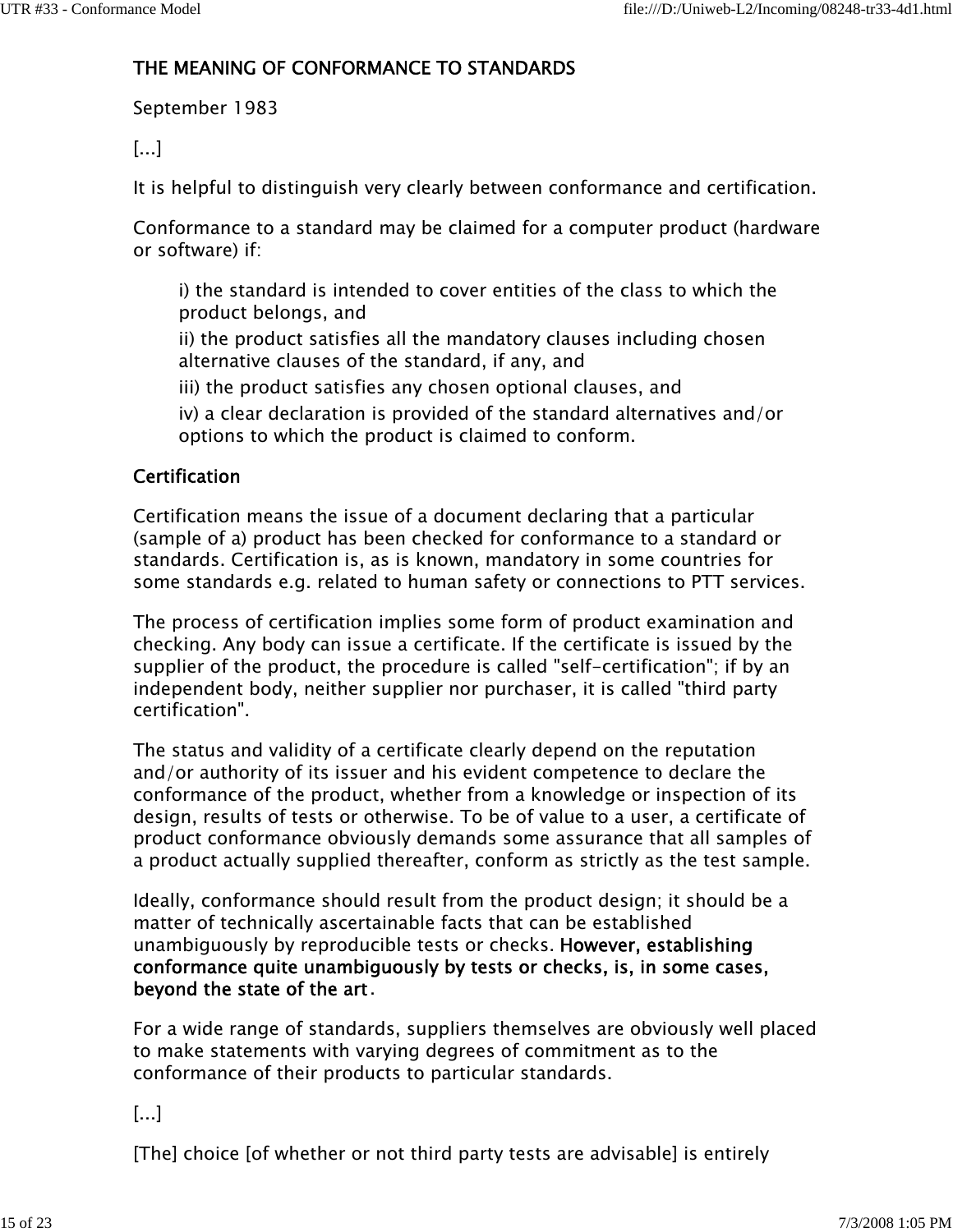dependent on a variety of customer considerations, among which are government regulations. However, ... third party tests do need considerable expertise, whereas such expertise as well as knowledge of the design is in most cases available at suppliers' level. Thus third party tests can add considerable administrative complexity and often delay, to say nothing of significantly adding to cost.

### 2. PRINCIPLES OF CONFORMANCE

Any organization publishing standards in any field does so on the assumption that they will benefit both suppliers and users of products....

Historically, the earliest standards were probably physical standards for weights and measures. Obviously, these benefited both merchants and their customers; the customers avoided short measure and honest merchants giving full measure were not driven out of business by less scrupulous competitors. Broadly similar considerations apply today to most standards, including computer standards.

Innumerable standards are now relied upon in business and industry, for example, to ensure interchangeability of parts in producing and repairing machinery and plant in the factory and in the home. Not merely must the parts fit so that mechanism can be assembled (and spare parts procured), they must be made of suitable materials so that they do not wear out too fast or fail, say to provide the correct degree of friction, as in brake lining. In such cases, a hierarchy of standards is needed, starting with the primary ones for length mass and time, then going on to more complex matters such as the form of screw threads and including others defining methods for measurement of hardness, say of escapement parts in a watch. The actual design of any particular watch would then also call for a set of manufacturers' internal standards defining the dimensions and other characteristics of its parts. Checking the conformance of any component part will involve checking its conformance within defined limits of tolerance to each clause of each of the relevant standards.

Obviously many such general considerations will apply to the setting of standards for computer products. For instance, consider the set of standards required to make sure that it is possible to interchange data on magnetic tape between two computer systems. Clearly it is necessary to stipulate (with acceptable tolerance levels) the physical characteristics of the tape, its width, thickness and magnetic properties and also the dimensions and material of the reel on which the tape is wound. Then the limits of size, position and magnetic strength of the recorded elements on the tape must be defined. Given conformance with these criteria, one could feel confident that individual magnetic elements recorded on a tape by one tape transport could be successfully read by another.

However, unless there is also agreement about the meaning of certain recorded bit combinations, it may still not be possible even to stop the tape correctly between blocks. Alternatively, if one simply relies on the absence of recorded signals in inter-block gaps, then those gaps must be of defined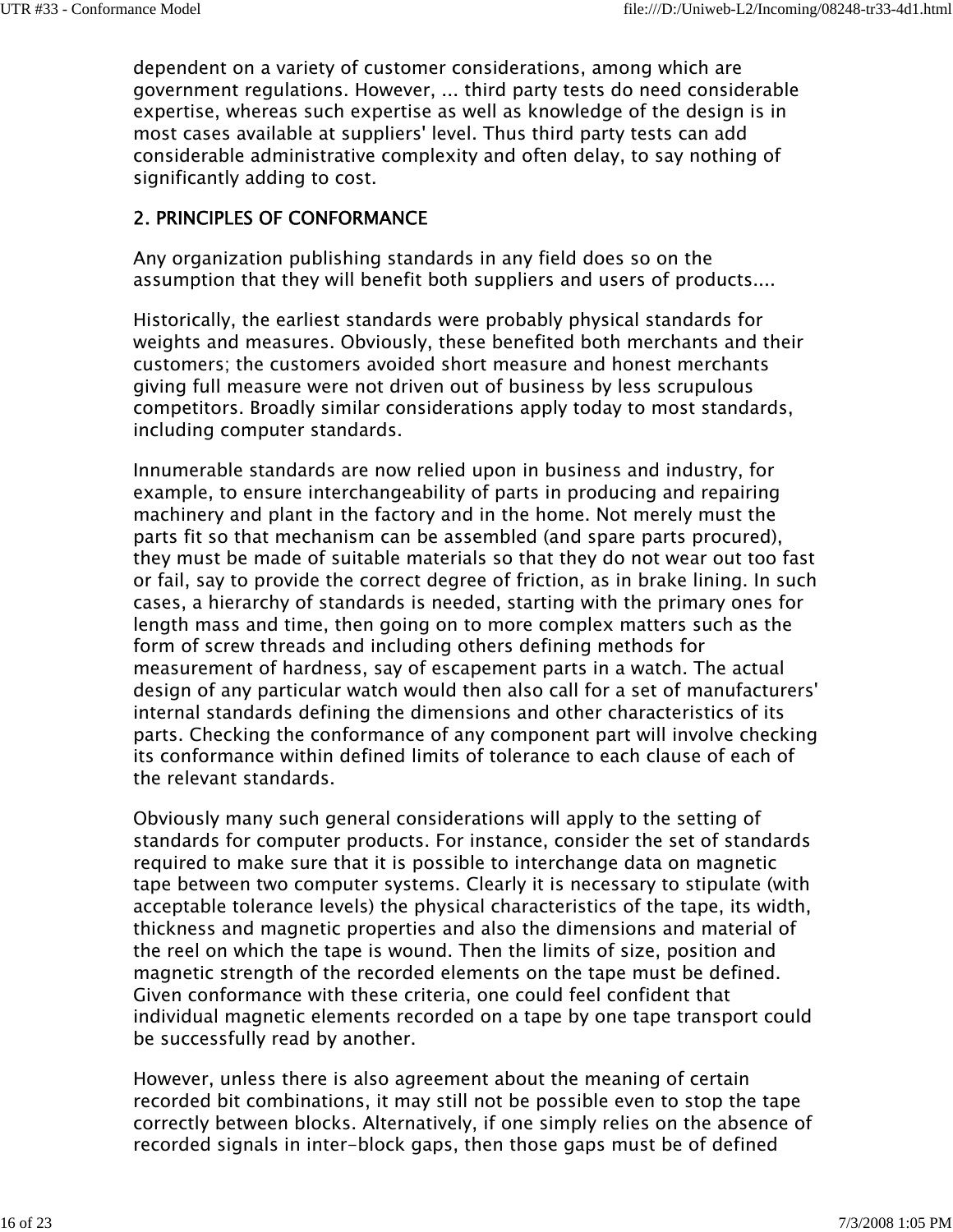sizes and (in general) free from spurious signals and so on. Again, there must be some agreed way of recognizing the start and end of the tape to avoid breaking it or unwinding it completely from the reel.

Further, if a computer attached to a transport reading an interchange tape is to make sense of the elements recorded on the tape, the bit combinations in the recorded elements must conform to some agreed code. There must also be information on the tape to identify both the tape itself and the data written on it, in other words a label. So certain elements of a procedural protocol for the reading and writing processes must be incorporated into a magnetic tape interchange standard.

Thus, the successful interchange of data, on magnetic tape say, is likely to depend on conformance not merely to one but to a whole set of particular specialized standards for character codes, for recording these on magnetic tape, for labeling or identifying the tape, for the format of the data and so on. These in turn rely for their validity on certain primary standards, not only of physical measurement, e.g. of length or magnetic properties, but also of sets of characters in the case of codes. As was stressed above, this is so well known and even obvious as to be commonly forgotten or ignored.

But it is very important to be clear what may properly be said for instance about conformance to data interchange standards. In other words what it is that is actually required to conform.

A question as to whether a particular magnetic tape transport conforms to a certain set of data interchange standards, can thus be answered only by a statement about its capability of recording and reading tapes in accordance with those standards, since the standards in fact say nothing explicitly about tape transport as such.

When checking for conformance to a magnetic tape interchange standard, one should look upon the transport, the computer driving it, and the computer software together as equivalent to a piece of test equipment. It is convenient, indeed it may be essential, to make use of a transport in determining conformance to a tape interchange standard, although the transport itself is not the subject of that standard. This type of distinction will be seen to be even more important in later discussion of conformance to other kind of standard. What is implied is that when either drafting or reading a standard one must be very clear as to precisely what entities are and what entities are not affected directly by that standard.

### 3. SOME PROBLEMS OF CONFORMANCE

In this section some of the problems that have arisen in establishing conformance are examined. Ideally, any standard ought to be written in such a way that conformance can be established, if not unambiguously, at least to the joint satisfaction of a typical vendor and a typical purchaser. Conformance would be checked with one hundred per cent certainty either by a set of physical measurements, by direct inspection or by performing certain functional tests that give yes or no answers, or some combination of the three. But not all standards are amenable to this approach. For example,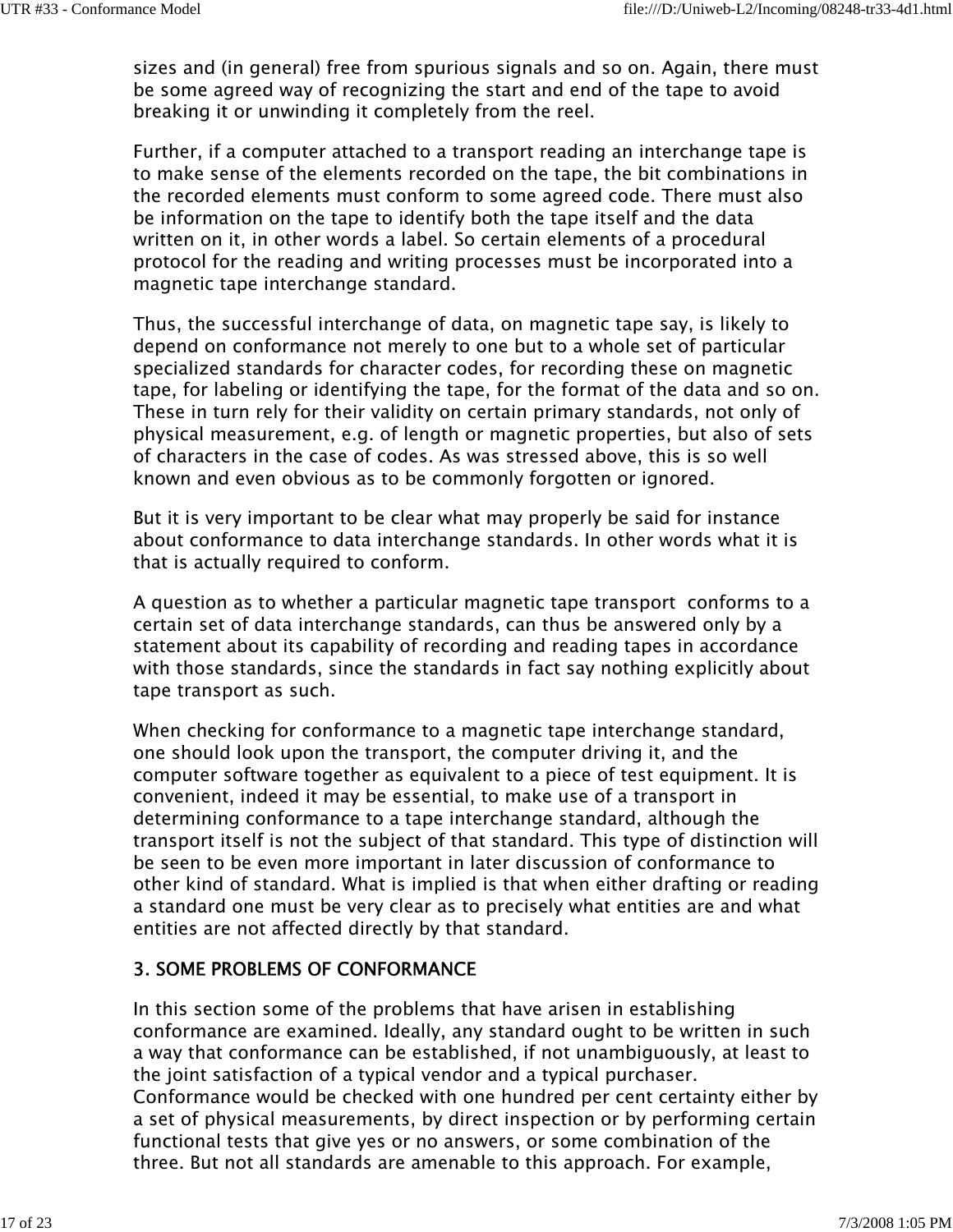particular difficulties have arisen in defining conformance, notably in connection with programming language standards . An early example of such a standard would apply only to the language, and would consist of definitions of what could legitimately be said in that language and how it was to be expressed. Typically, it would prescribe a set of commands that could be written and made to apply to certain defined classes of variable or operand, what those commands meant and what the proper results of executing the commands should be. In effect, such language definitions postulated a hypothetical machine that could execute directly programs written in the language, though usually such a machine did not exist.

The difficulties that arose in deciding conformance led to the introduction of conformance clauses in language specifications. These clauses often stated both the conditions to be satisfied by a program purporting to be written in the language and by an implementation in the form of a compiler/computer combination.

If one were asked whether a language standard can or ought to be applicable to a compiler, one should consider the precision with which it is possible to determine whether the compiler, together with the hardware on which it is designed to run, precisely emulates the hypothetical machine implied by the standard, command by command. In the strictest sense, this cannot be done by testing. High-level commands are written in terms of general operands described by symbols, whereas any real (emulating) machine operates logically and arithmetically on bit patterns. A correspondence between the transformation of actual bit patterns and the transformation of the ideal operands is difficult to define precisely and unambiguously.

For this reason if for no other, it is usually impractical to verify exactly the operations of individual commands. Moreover, unless the emulation is by an interpretive process one command at a time, the sequence of machine level instructions generated by a compiler for each high level command will depend on the sequence of other high level commands in which it is embedded. It is thus possible in practice to verify only the results of several commands taken as a sequence on selected ranges of operands. The combinations of sets of machine, level sequences of instructions and of values of operands are limitless, and only a small fraction of all possible command sequences can be explored in the testing. Experience has shown that extensive testing is necessary if troublesome misinterpretations of a language standard are to be detected.

Other more mundane reasons why it may not be completely straightforward to determine whether a given product conforms to a specific standard include:

i) the drafting of the standard itself may not be clear or complete, (e.g. the test limits have not been defined), so that its very interpretation is contentious,

ii) no satisfactory method of testing conformance was (or could have been) laid down so that technical disputes arise in interpreting test results,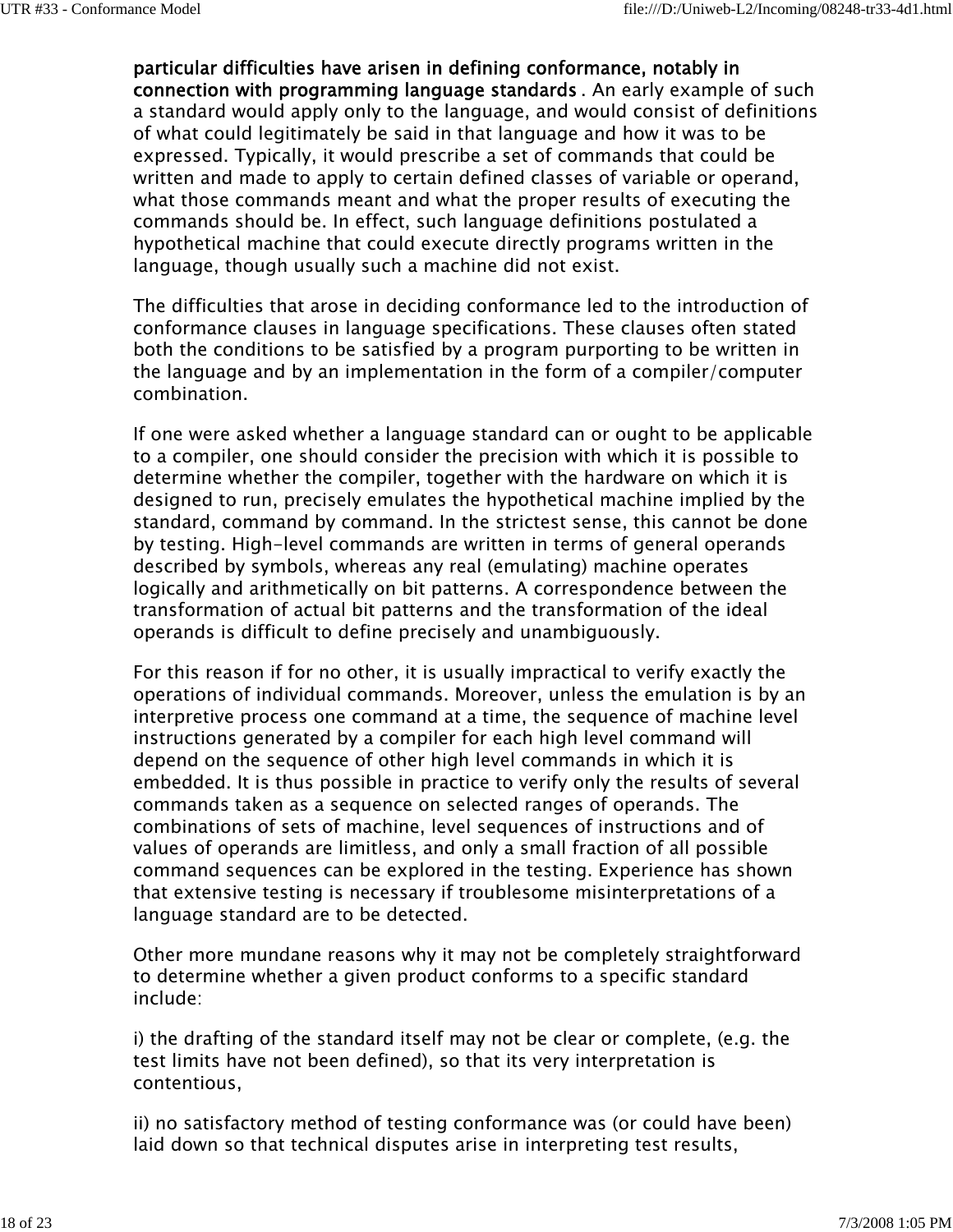iii) the product in question fails to embody every aspect of the standard, even though it conforms in respect of those aspects it does embody,

iv) the product does conform in every defined respect but it incorporates additional features of a similar kind to those specified and which could, for example, affect interchanges of data or programs, interworking between equipments or interchange of units of equipment,

v) the standard left options to the implementor that mean that a desired form of interworking can be frustrated.

The first two of these reasons imply some weaknesses in standards that could possibly have been eliminated in the drafting process and that in future are more likely to be avoided now that stress is being placed on the importance of doing so. However, as has been explained in connection with programming languages, comprehensive testing for conformance may be strictly impossible, so that while the position can certainly be improved, absolute conformance may not be a valid concept in every instance.

The last three reasons however relate to decisions by the designer or supplier of a product intended to conform to, or to interwork with, other products in accordance with some standardized protocols or procedures. The level of standardization achieved may be entirely adequate and acceptable in some contexts, but not others. It is also clear that both the force and the value of statements of conformance depend on the extent to which the standard was drafted with a clear intention of making conforming products identical, interchangeable or interworkable. Very often the variation in the drafters' intentions here has been enormous. In the case of programming language standards, the drafters were clearly unable to meet the objective of completely standard entities (programs or compilers) that would interwork with no difficulty at all.

In these circumstances, it becomes specially important that statements made by different suppliers are on similar lines, so that one does not claim conformance in circumstances where another would not feel justified in doing so. ... But it is equally important that users understand clearly what manufacturers' statements about conformance mean, and if confirmed, what benefits they as users can expect to derive from the level of standardization implied.

[...]

### 5. SIGNIFICANCE OF CONFORMANCE CLAIMS

In this section are given some idealized meanings of conformance to standards in each of the above categories. It is accepted that a claim to conform may be substantiated by the passing of certain checks or tests. Ultimately the claim rests on the product having been correctly designed to conform. For many reasons, such ideal meanings may not always be applicable today. Consideration of deviations from these ideals does, however, lead to practical recommendations.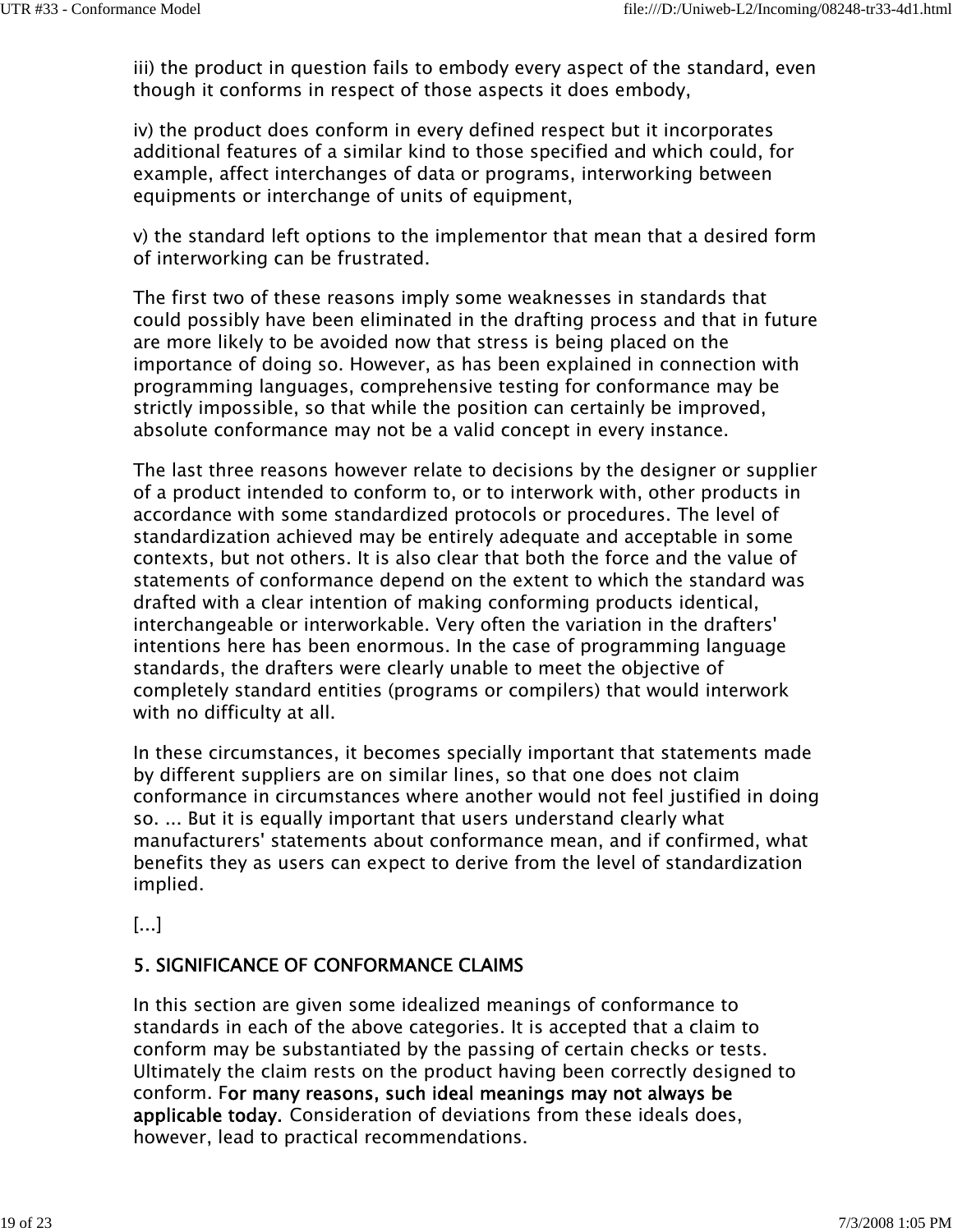### [...]

### 5.5 Significance of a Claim to Conform to Standards of the Proposed Classes

The following are statements of the ideal, not necessarily of current practice.

#### 5.51 Class I -Physical Standards including Safety Standards

Conformance involves checking to mandatory clauses of the standard; the result of each check gives a clear indication of pass or fail and there is no need to do tests or checks in any particular sequence or combination. The results will be the same. Conformance means passing all tests or checks.

#### 5.5.2 Class II -Codes and Formats

The standard will distinguish mandatory from optional features and define both the tests or checks applicable as well as the category or categories of object covered by the standards. Checking will involve establishing:

i) conformance with all mandatory features including declared alternatives,

ii) that in respect of each optional feature, a declaration has been made of the option selected,

iii) conformance to chosen options.

In the Unicode context, an alternative would be the choice of an encoding form, while an option might be whether or not to support a particular script, or to provide tailoring where permissible.

#### 5.5.3 Class III -Programming languages

A programming language standard defines a programming language and not its compilers which are means by which programs written in that language are converted for execution. The standard does not define a compiler explicitly though in practice the problem is to test compilers.

One can envisage high-level test programs or suite of test programs so devised that all features of a language are systematically exercised. If these test programs when submitted to a compiler produced a machine level program that ran and produced the intended results, one could infer that the compiler was (in general) capable of compiling source code written in accordance with the language standard.

For compilers the term "validation" is used increasingly to mean checking to see that a compiler will properly handle programs written in a given high-level language. The issue is not one of testing for absolute conformance since that is not achievable. Obviously a validation process will not often give an unequivocal result, more a quality rating. The only unequivocal result would be an abject failure. The reasons for this were explained in section 3 above.

To test a claim that a program has been written in a specified programming language, the program could be submitted to a compiler known to be effective for that language and for a particular computer. If the compiler a)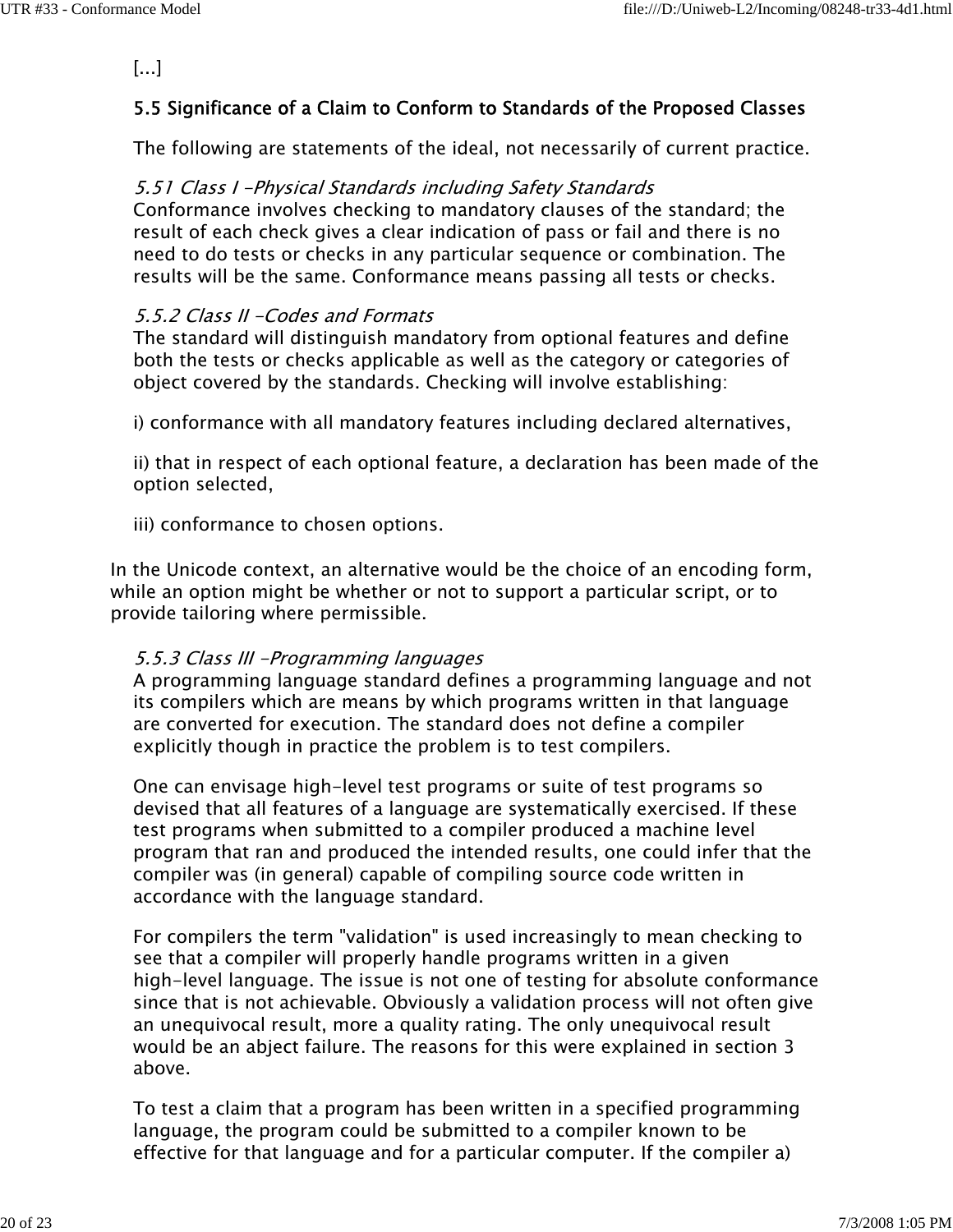compiled the program, and b) the program ran and gave the intended results for each of a set of carefully chosen input parameters, it might then reasonably be deduced that the program submitted was correctly written in that language.

#### 5.5.4 Class IV -Communication Protocols

Establishment of conformance rules for standards for communication protocols has been handicapped by:

- the new architectural approach needed,
- the consequent lack of working experience,
- the inherent complexity of the functions to be performed.

Thus procedures for conformance testing are immature and, indeed, the very meaning of conformance in this context is still under discussion.

[...]

The Unicode Standard has features of both Class III (if one views a programming language as example of an algorithmic transformations of input to output) and Class IV (for example, the character encoding forms, Unicode Normalization Algorithm, and Unicode Bidirectional Algorithm are all more or less concerned with the consistency of interchange of text data).

### References

| [10646]      | International Organization for Standardization. Information<br>Technology--Universal Multiple-Octet Coded Character Set (UCS). |
|--------------|--------------------------------------------------------------------------------------------------------------------------------|
|              | (ISO/IEC 10646:2003).                                                                                                          |
|              | For availability see http://www.iso.org                                                                                        |
| [14651]      | International Organization for Standardization. Information                                                                    |
|              | Technology--International String ordering and                                                                                  |
|              | comparison--Method for comparing character strings and                                                                         |
|              | description of the common template tailorable ordering. (ISO/IEC                                                               |
|              | 14651:2001).                                                                                                                   |
|              | For availability see http://www.iso.org                                                                                        |
| [Bidi]       | Unicode Standard Annex #9: The Unicode Bidirectional Algorithm                                                                 |
|              | http://www.unicode.org/reports/tr9/                                                                                            |
| [Boundaries] | Unicode Standard Annex #29: Text Boundaries Unicode Text                                                                       |
|              | Segmentation                                                                                                                   |
|              | http://www.unicode.org/reports/tr29/                                                                                           |
| [CharMapML]  | Unicode Technical Standard #22: Character Mapping Markup                                                                       |
|              | Language (CharMapML),                                                                                                          |
|              | http://www.unicode.org/reports/tr22/                                                                                           |
| [Charts]     | The online code charts can be found at                                                                                         |
|              | http://www.unicode.org/charts/                                                                                                 |
|              | An index to characters names with links to the corresponding chart                                                             |
|              | is found at: http://www.unicode.org/charts/charindex.html                                                                      |
| [DerivedAge] | The version for which a given character was added to the Unicode                                                               |
|              | Standard is listed in:                                                                                                         |
|              | <u> http://www.unicode.org/Public/UNIDATA/DerivedAge.txt</u>                                                                   |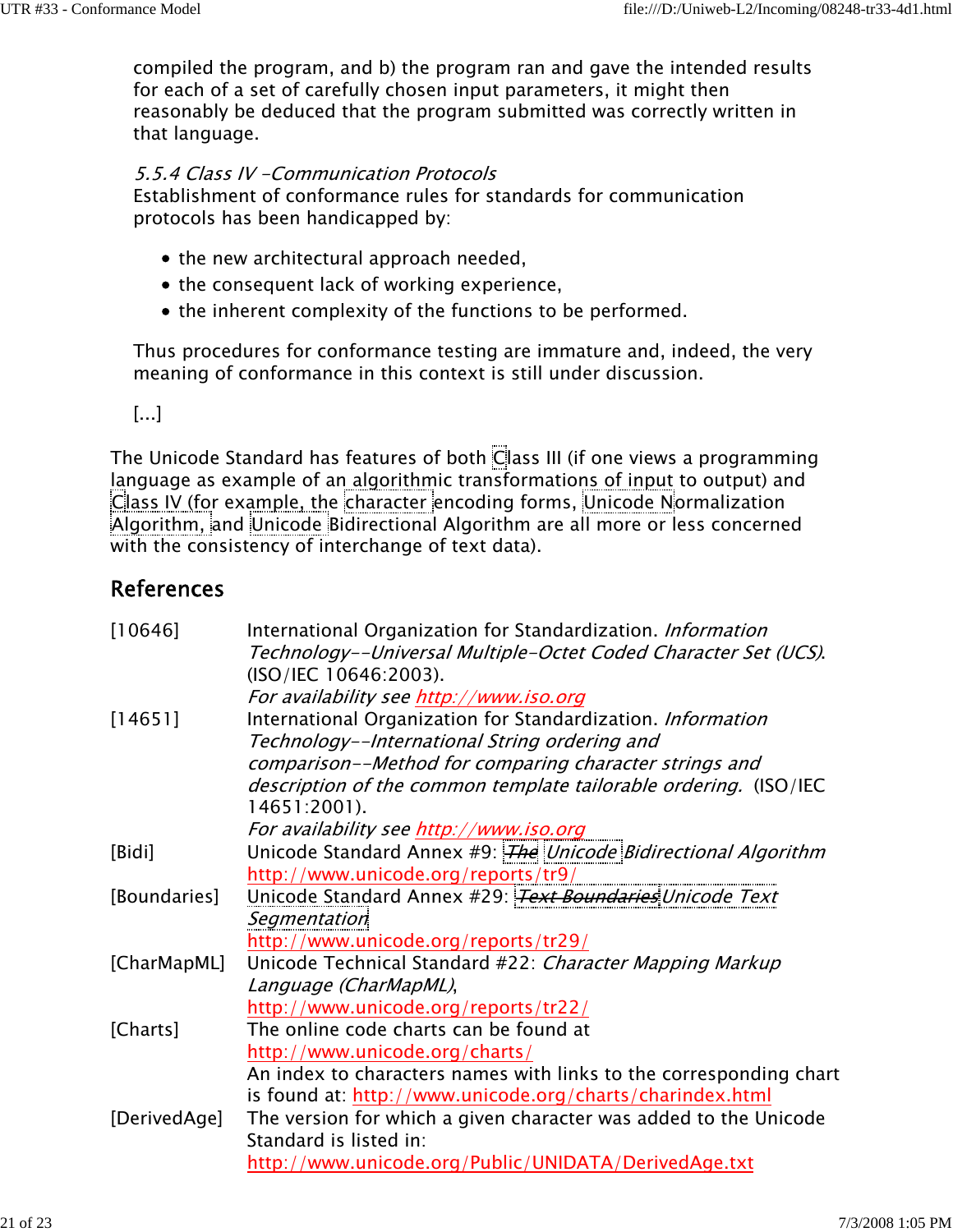| [ECMA1983]   | The Meaning of Conformance to Standards, ECMA TR/18,<br>September 1983, ECMA, Geneva.                                     |
|--------------|---------------------------------------------------------------------------------------------------------------------------|
| [Errata]     | Updates and errata to the Unicode Standard, as well as other                                                              |
|              | technical standards developed by the Unicode Consortium can be                                                            |
|              | found at http://www.unicode.org/errata/                                                                                   |
| [Feedback]   | Reporting Errors and Requesting Information Online                                                                        |
|              | http://www.unicode.org/reporting.html                                                                                     |
| [FAQ]        | <b>Unicode Frequently Asked Questions</b>                                                                                 |
|              | http://www.unicode.org/faq/                                                                                               |
|              | For answers to common questions on technical issues.                                                                      |
| [Glossary]   | Unicode Glossary                                                                                                          |
|              | http://www.unicode.org/glossary/                                                                                          |
|              | For explanations of terminology used in this and other documents.                                                         |
| [Identifier] | Unicode Standard Annex #31: Unicode Identifier and Pattern                                                                |
|              | Syntax,                                                                                                                   |
|              |                                                                                                                           |
|              | http://www.unicode.org/reports/tr31/<br>Unicode Standard Annex #14: Unicode Line Breaking                                 |
| [LineBreak]  |                                                                                                                           |
|              | Properties Algorithm                                                                                                      |
|              | http://www.unicode.org/reports/tr14/                                                                                      |
|              | [Normalization]Unicode Standard Annex #15: <i>Unicode Normalization Forms</i>                                             |
|              | http://www.unicode.org/reports/tr15/                                                                                      |
| [Property    | Unicode Technical Report #23: The Unicode Character Property                                                              |
| Model]       | Model, http://www.unicode.org/reports/tr23/                                                                               |
| [RegEx]      | Unicode Technical Standard #18: Unicode Regular Expressions,                                                              |
| [Reports]    | http://www.unicode.org/reports/tr18/                                                                                      |
|              | <b>Unicode Technical Reports</b>                                                                                          |
|              | http://www.unicode.org/reports/                                                                                           |
|              | For information on the status and development process for                                                                 |
|              | technical reports, and for a list of technical reports.                                                                   |
| [Stability]  | Unicode Stability Policy for Character Encoding Stability Policyand                                                       |
|              | <b>Character Properties</b><br>http://www.unicode.org/ <mark>standard</mark> policies <mark>/stability_policy.html</mark> |
|              |                                                                                                                           |
| [UCA]        | Unicode Technical Standard #10: Unicode Collation Algorithm,                                                              |
|              | http://www.unicode.org/reports/tr10/                                                                                      |
| [UCD]        | Unicode Character Database, http://www.unicode.org/ucd/                                                                   |
|              | For an overview of the Unicode Character Database and a list of its                                                       |
|              | associated files                                                                                                          |
| [Unicode]    | The Unicode Standard                                                                                                      |
|              | For the latest version see:                                                                                               |
|              | http://www.unicode.org/versions/latest/.                                                                                  |
|              | For the last major version see: The Unicode Consortium. The                                                               |
|              | Unicode Standard, Version 5.0. (Boston, MA, Addison-Wesley,                                                               |
|              | 20067. 0-321-48091-0) or online as                                                                                        |
|              | http://www.unicode.org/versions/Unicode5.0.0/                                                                             |
| [UTC]        | The Unicode Technical Committee, see                                                                                      |
|              | http://www.unicode.org/consortium/utc.html for more                                                                       |
|              | information on procedures <del> etc</del> .                                                                               |
|              | Unicode Technical Report #32: Assessing Unicode Support,                                                                  |
|              | <del>unicode.org/reports</del>                                                                                            |